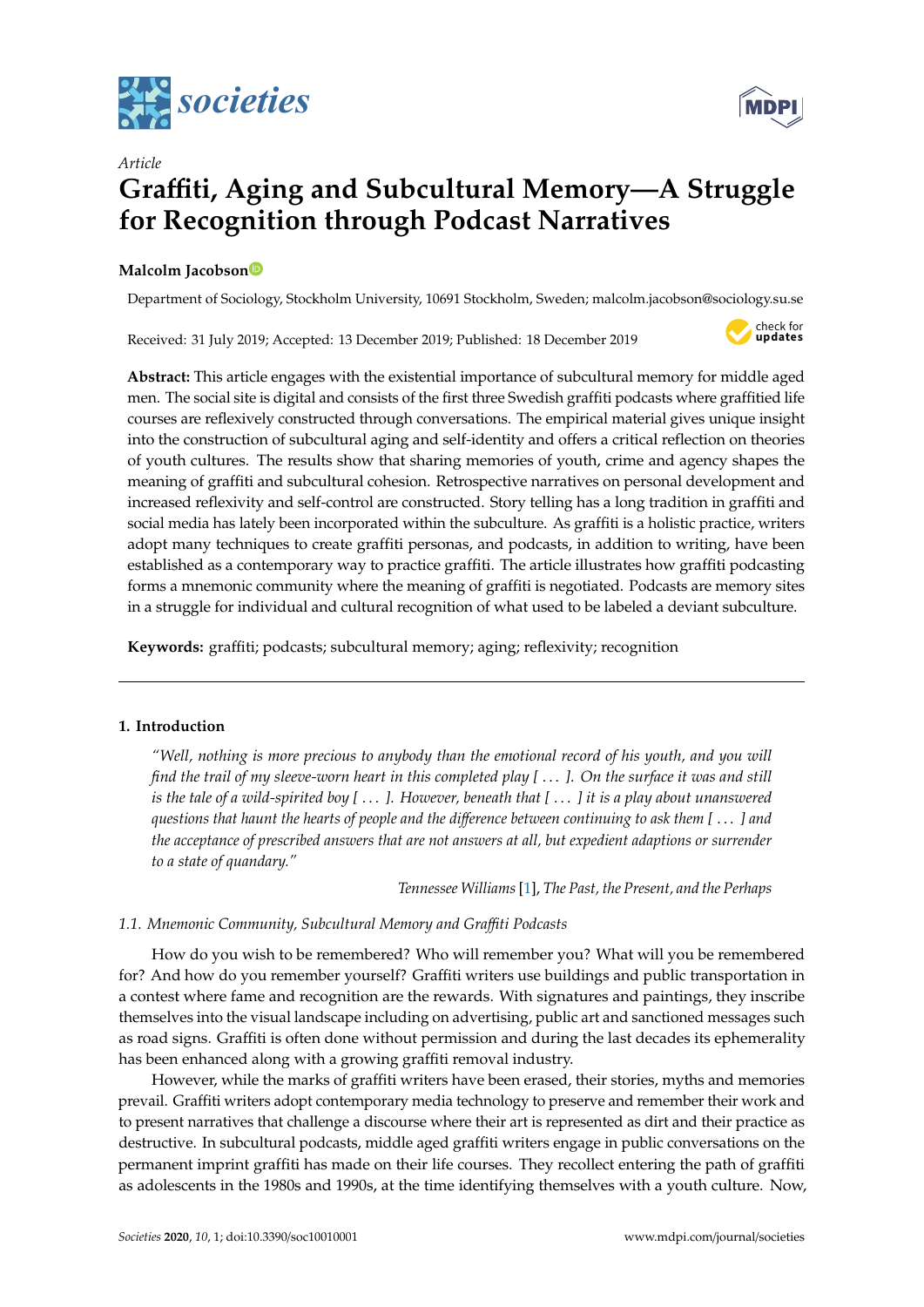in their 40s and 50s they renegotiate the meaning of the subculture and reevaluate their memories and their adult identity. Podcast conversations disclose that memories of youth continue to have profound emotional importance throughout life. Recollections of shared experiences define the self-identity of participants in subcultures, like this excerpt from the Swedish podcast Other Side of the Track suggests:

**Podcast host:** How would you say? When you saw graff, was it kind of a way for you to express yourself and be seen, like it was for so many others?

**Klik:** Personally I believe that I was a nobody, I mean I was not like the coolest guy in class. I wasn't the best at anything, I had a hard time in school, or not hard time but I had dyslexia and didn't get any support. [ . . . ] [A]nd then I made a tag on a trashcan and the day after I met Flow and he was like: "who the fuck is that guy?". And you know you felt like, Damn! What would happen if I do three or four [tags]? So off course I got an identity through it, that I didn't have before.

Subcultural podcasts are public conversations that construct and re-negotiate biographies of graffitied life courses. The existential dimensions these talks have is reflected in the titles of podcasts such as "My Life in Letters". A podcast guest describes the construction of identity through graffiti as a matter of "life and death", a place where he "found love", and "a path towards life". Something that is significant for the graffiti writers looking back is that their continuing interest in graffiti goes against expectations, both their own and others. Hence, they feel a need to reflect on and discuss their memories of youth with one another. In doing this, their individual biographies are braided into a fabric of collective subcultural memory that maintains social cohesion over time.

Subcultural practice is often associated with youth. However, the aesthetic tastes and forms of expression developed in youth are not cut off when entering adult life. Subcultural experience is embodied and marks participants more or less for life. Throughout adult life, subcultural practice and style are maintained, transformed, and narrated. In another Swedish podcast, two middle aged graffiti writers remember how graffiti was presented to them when they were young as something kids do:

[T]hat quote where some old New York writers said this thing: "graffiti is for kids", that it is done by kids, for kids, like childish. "If you are above 18", or 20, or what he said, then you should call it quits. However, that is kind of sad that is usually when you get good at it.

Their conversation revolves around the book Spraycan Art [\[2\]](#page-14-1) which influenced graffiti writing adolescents around the world in the 1980s. These aging graffiti writers agree that graffiti is related to youth but are at the same time puzzled by the enduring grip it has on their adult identity. They point out a paradox inscribed in graffiti culture: graffiti is considered a youth culture, but takes years to master.

The fact that middle aged graffiti writers' reflections are now available in podcasts for the first time is due to two temporal progressions that converge: the first generations of graffiti writers have reached middle age, and the expansion of digital social media now encompasses oral communication.

#### *1.2. Purpose, Research Question and Outline*

This article explores the role of collective memory in social cohesion between men who have been part of the graffiti subculture for several decades. The purpose is to expand our understanding of how middle age masculine identities and social cohesion are constructed through mnemonic practices that recollect participation in a youth subculture. The research question posed is: *How do mnemonic practices reflexively construct aging and social cohesion in podcasts on gra*ffi*ti?*

Theories on collective memory that contribute to understanding of aging and long-time commitment within subcultures are introduced in Section [2](#page-2-0) below. After a brief history of graffiti, its relation to age, crime and gender is discussed. Section [2.2](#page-3-0) covers the major topics and debates within subcultural research. Section [2.3](#page-3-1) introduces memory studies, which views memory as a collective rather than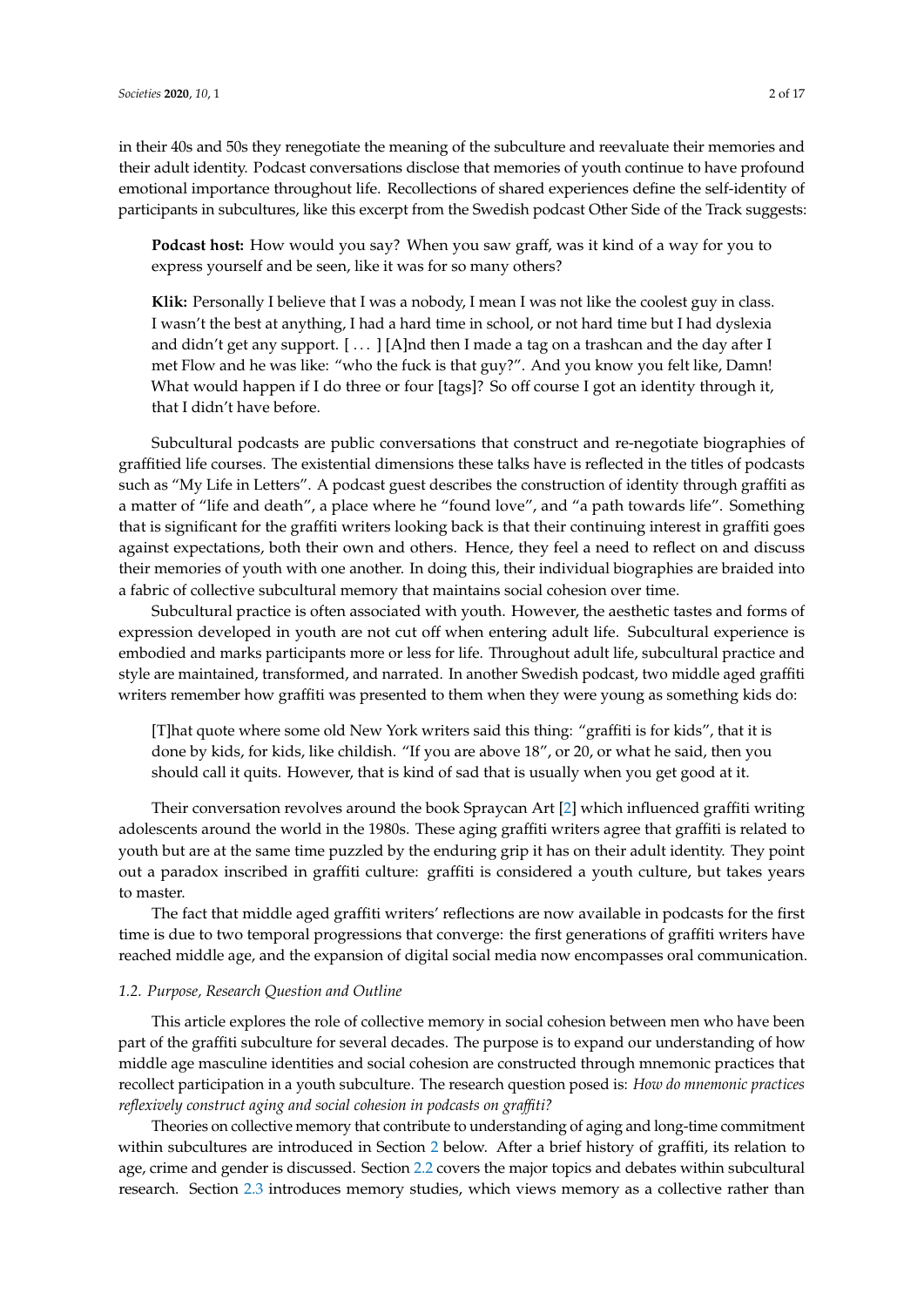an individual entity. To investigate how a subculture defines its boundaries, this article employs the concept *mnemonic community* and analyzes how *mnemonic practices* construct joint subcultural memory. Social boundaries constitute overlapping mnemonic communities of different sizes, from subcultures to nations [\[3\]](#page-14-2). The concept *subcultural memory* is proposed for further analysis of how self-identity and social cohesion are constructed through reflexive narratives and biographies that are further discussed in Section [2.4.](#page-4-0) Section [3](#page-5-0) describes the data, reflects on the absence of middle aged women in Swedish graffiti podcasts (at the time of the study), and discusses methodological implications of analyzing podcasts.

The first theme (Section [4.1\)](#page-6-0) of the analysis investigates entrance to the mnemonic community and how middle aged male graffiti writers collectively remember seeing graffiti and becoming writers in their youth. In this they construct graffiti as something different in relation to expected behavior. The second theme (Section [4.2\)](#page-7-0) looks closer at how subcultural difference and identity is performed and communicated through recollections of an unconventional life course. The third theme (Section [4.3\)](#page-10-0) addresses how middle age masculine identity and conduct is constructed in contrast to memories of youth. Section [5](#page-13-0) concludes by discussing how mnemonic practices within podcasts can be understood as a way to practice graffiti and in what ways graffiti podcasts are part of a struggle for recognition.

#### <span id="page-2-0"></span>**2. Theoretical Framework**

#### *2.1. Gra*ffi*ti Art, Crime, Youth, Career, and Gender*

In the late 1960s, an increased number of children and adolescents adopted pen names which they wrote on walls and public transportation in North American cities to receive fame and recognition [\[4–](#page-14-3)[12\]](#page-14-4). *Subway gra*ffi*ti* or *spraycan art* was seen as distinct from previous graffiti since its writers formed a social community with specific practices, language, aesthetics, and history [\[13\]](#page-14-5). In this article, "graffiti" or "subway graffiti" designates images and practices within this tradition. Individuals doing graffiti typically identify themselves as *writers*. A graffiti tag is both the written signature of the graffiti writer, their pen name, and the most common motif for the letters in their *master pieces*. Austin describes graffiti writing as a culture and a network with a rhizome-like structure without a singular root [\[4\]](#page-14-3) (p. 38). Baldini states that street art (including graffiti) is to be defined "holistically" as a process of meaning making that may include practices additional to the actual creation of illegal images [\[14\]](#page-14-6) (pp. 32–34).

When subway graffiti was introduced to a global audience in the early 1980s it was associated with an established discourse of graffiti as protest and revolt by the young against older generations [\[15\]](#page-14-7). There are plenty of examples of graffiti painted by adults with permission but to this day graffiti is most associated with youth and crime [\[8](#page-14-8)[,12](#page-14-4)[–16\]](#page-14-9). Participants in the graffiti community work on their careers and writing involves construction of self-identity [\[10,](#page-14-10)[16\]](#page-14-9). Graffiti is practiced in different ways as writers grow older and as abilities learned through graffiti can be utilized outside the subculture [\[4](#page-14-3)[,8](#page-14-8)[,10](#page-14-10)[,12,](#page-14-4)[17\]](#page-14-11). Early studies on graffiti concluded that writers typically refrained from graffiti when approaching adult life [\[5](#page-14-12)[,9,](#page-14-13)[10\]](#page-14-10). Later studies observe that many adult writers continue their practice but conclude that they are more inclined to paint with permission [\[8](#page-14-8)[,12\]](#page-14-4). Recently, this conclusion has been challenged; many adult graffiti writers continue to paint without permission [\[18\]](#page-14-14).

As graffiti writers have grown older several studies have investigated the connection between age and gender in construction of masculine identity. Building on the well-established observation that most graffiti writers are male, Macdonald points out that several of the practices within graffiti such as bravery, competition, and crime have traditionally been associated with hegemonic masculinity [\[10\]](#page-14-10). However, Macdonald's conclusion that adult graffiti writers adopt a more mature adult identity has been qualified. Monto et al. instead find that graffiti can function as an outlet for "outlaw" masculinity for adult men who otherwise lead conventional and respectable lives [\[18\]](#page-14-14).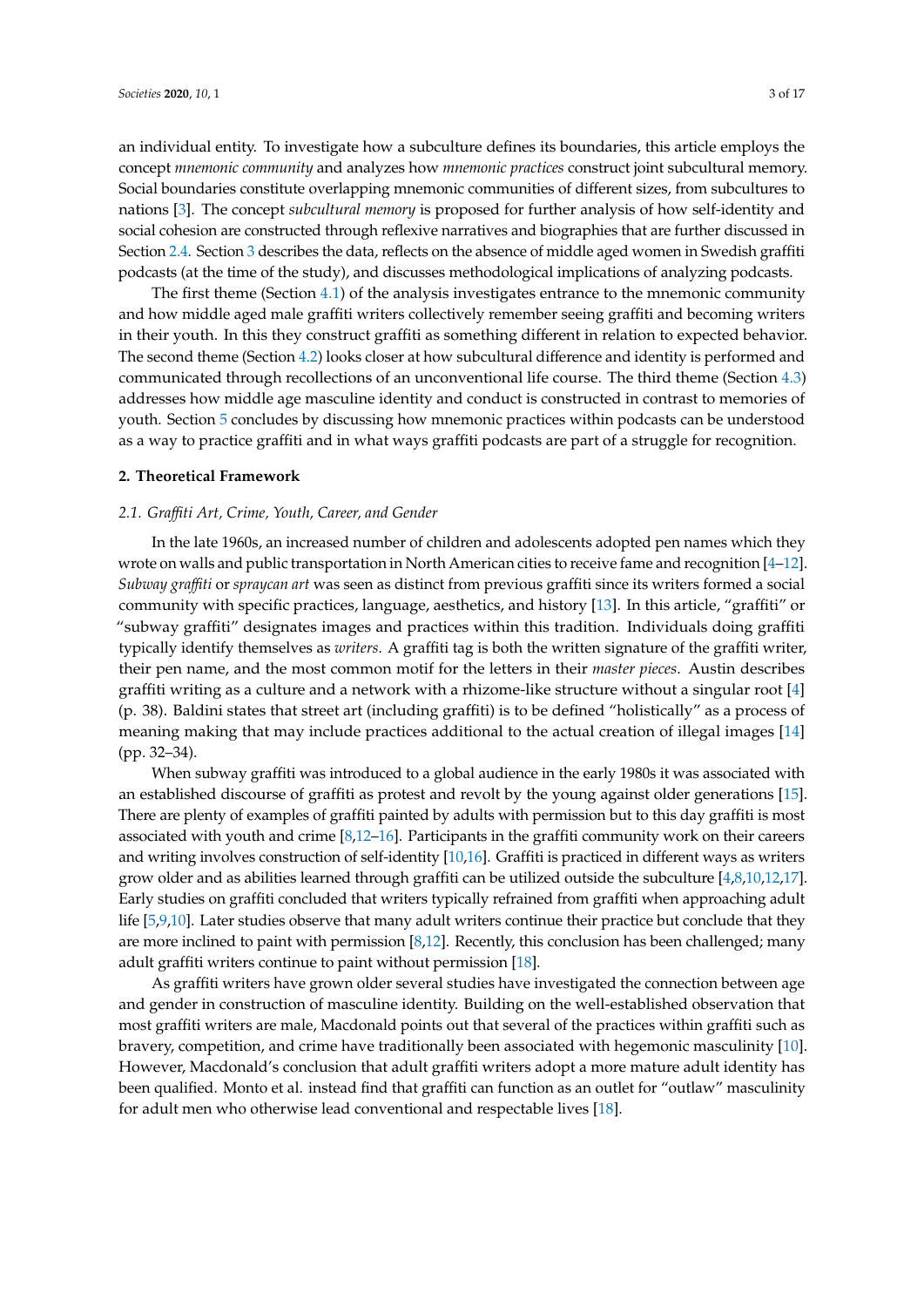#### <span id="page-3-0"></span>*2.2. The Subcultural*

*Subculture* has a long history in the social sciences as a concept used to analyze and understand the cultural expressions of youth. Since the 1970s it is particularly associated with the Centre for Contemporary Cultural Studies (CCCS) [\[19](#page-14-15)[,20\]](#page-14-16). The CCCS added class perspectives to theories that had analyzed subcultures as responses or solutions to structural and sociocultural strain [\[21–](#page-14-17)[24\]](#page-15-0). The CCCS interpreted subcultural practices and aesthetics as symbolic resistance from working-class youths against the dominant culture and has been criticized for its overemphasis on structure [\[22\]](#page-15-1). Subcultural theory has also been challenged by the increased age of participants [\[25\]](#page-15-2). Youth culture is increasingly seen as cultures you attach to in youth and then have life-long relation to [\[26–](#page-15-3)[28\]](#page-15-4).

Post-subcultural theory discards the concept of subculture and instead employs the labels lifestyle, neo-tribes, and scenes [\[21](#page-14-17)[,29](#page-15-5)[,30\]](#page-15-6). These theories emphasize increased individual agency, fluidity, internal diversity, temporary commitment, and individual movement between groups [\[22](#page-15-1)[,24\]](#page-15-0). Scholars who continue to utilize the concept of subculture instead argue that subcultures construct strong social cohesion through shared meaning and internal construction of difference towards the outside [\[10](#page-14-10)[,16,](#page-14-9)[23](#page-15-7)[,24,](#page-15-0)[31\]](#page-15-8). One way to conceptualize this is to understand subcultural practices and aesthetics as "sacred" among believers and thus contrasted with "profane" mainstream life [\[23,](#page-15-7)[32\]](#page-15-9). Subcultural scholars tend to see subcultures not as fixed groups but as performances of subcultural boundary work and identity [\[23\]](#page-15-7). Hodkinson advocates using the concept subculture when investigating the "substance" of shared identities, meanings and practices and how subcultural participants themselves understand their distinctiveness [\[24\]](#page-15-0) (p. 634). Hodkinson suggests that research on aging and "cultural journeys" can bridge the division between subcultural theory and post-subcultural theory.

#### <span id="page-3-1"></span>*2.3. Mnemonic Practices and Subcultural Memory*

Introducing memory studies to subcultural analysis acknowledges that the social meaning and function of memories is anchored in present situated practice. Collective memory describes how the "active past" forms our identities [\[33\]](#page-15-10) (p. 111). Memories of youth are active in adult life and aging is reflexively constructed in relation to aesthetic taste and cultural artefacts in which cultural memories are inscribed [\[26\]](#page-15-3). The concept *subcultural memory* presented in this article draws on Durkheim's [\[32\]](#page-15-9) focus on the centrality of shared belief for social cohesion and Halbwach's [\[34,](#page-15-11)[35\]](#page-15-12) argument that memory is a collective act. Further *subcultural memory* draws on theories of self-identity and reflexivity according to which our actions are guided by interpretation of our biographies [\[36,](#page-15-13)[37\]](#page-15-14).

Memory is integral to human cognition and reflection as well as to culture [\[38,](#page-15-15)[39\]](#page-15-16). Memory is fundamental for society since it concerns "how minds work together" [\[33\]](#page-15-10) (p. 109). A focus on the present and fluid character of memory suggests that "mnemonic practices" in various social sites should constitute the case for sociological study rather than approaching collective memory as an object or a "mystical group mind" [\[33\]](#page-15-10) (p. 112).

Through social relations, memory is both acquired and recalled in interaction with other people—face to face, mediated, and through material artefacts [\[34\]](#page-15-11) (p. 38). Memories are "stored" in impersonal "sites" [\[3\]](#page-14-2) (p. 291) and in intermediates such as different forms of texts, oral traditions, photography, material forms such as buildings, practices and individuals [\[34\]](#page-15-11) (p. 222).

Among the social functions of collective memories are information diffusion, demonstration of competence, social cohesion, recognition, fame, and pleasure [\[40\]](#page-15-17) (p. 174). For memory to have these functions, it needs to be narrated in a successful way  $[40]$  (p. 176), that is in a way that is understandable within a "mnemonic community" that we have been socialized into [\[3\]](#page-14-2). Participants in a mnemonic community share "social frameworks for memory" [\[34\]](#page-15-11) (p. 28), they monitor "mnemonic others", and fight "mnemonic battles" [\[3\]](#page-14-2) (p. 285–286,295). Memory is selective and influenced by power relations, constraints, and social norms [\[3,](#page-14-2)[33,](#page-15-10)[41](#page-15-18)[–43\]](#page-15-19). Memories that confirm social bonds within a group are privileged [\[34\]](#page-15-11) (p. 223). Social frameworks for memory are normative boundaries or "horizons" that define which memories are relevant for a community [\[3\]](#page-14-2) (p. 286). Shared beliefs held by a community or subculture need constant social support [\[44\]](#page-15-20) (p. 64). Senior members of a community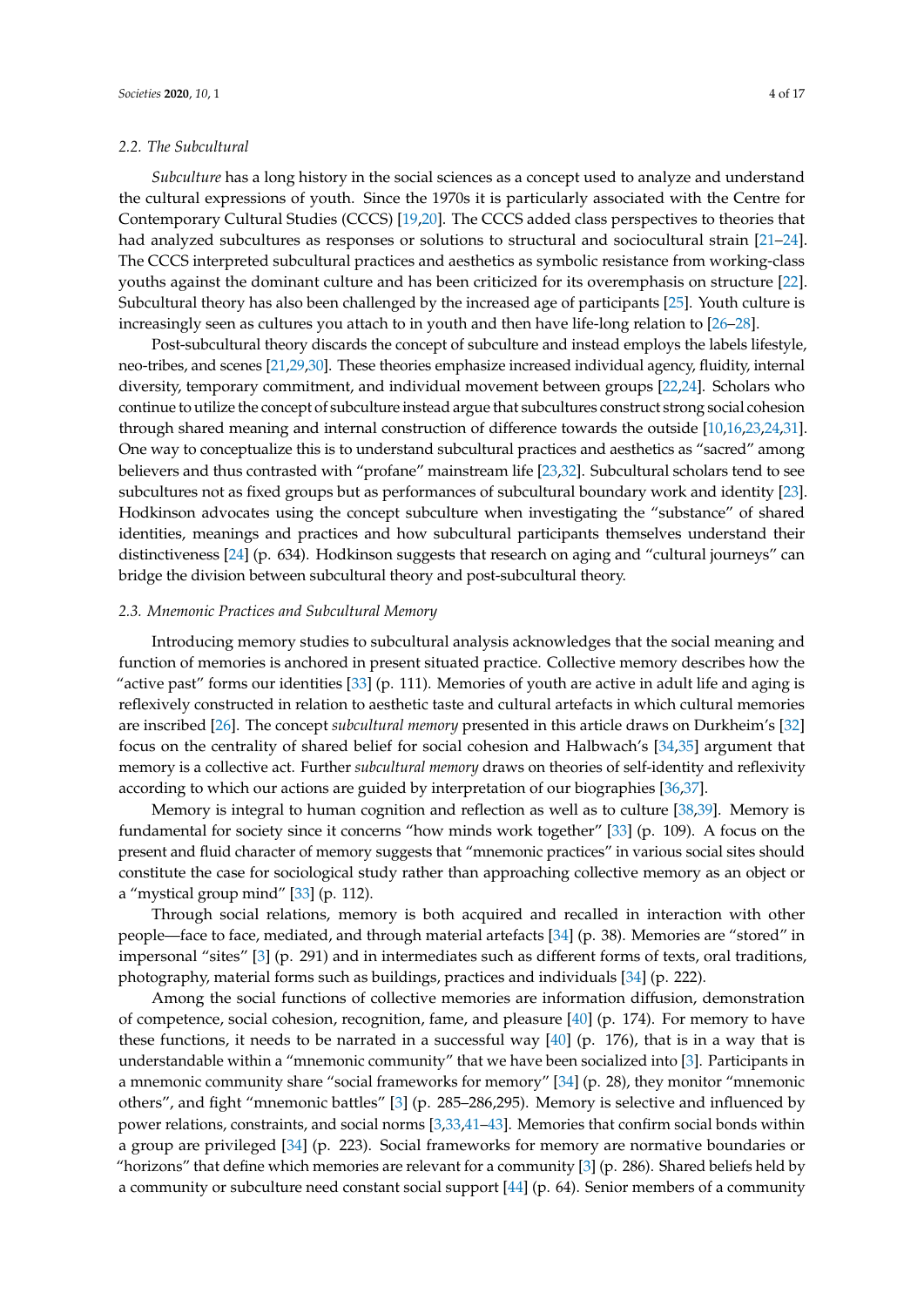can function as "go-betweens" that connect generations mentally [\[3\]](#page-14-2) (p. 291). New members of a group are incorporated into the community through the memories of the group's founding and history, and events previous to the shared understanding of the group's horizon tend to be neglected if not totally forgotten [\[3\]](#page-14-2) (p. 287).

Mnemonic communities are generationally demarked [\[45\]](#page-15-21) (pp. 296–297). Collective memory specifically addresses changes in identity over time such as the transition from child to adult [\[35\]](#page-15-12) (p. 35). Biographies are narrated in a culture that demands us to construct difference and change in relation to different age classes such as "being young" and "being no-longer-young" [\[3](#page-14-2)[,26,](#page-15-3)[46\]](#page-15-22). Consequently, aging is not limited to the change our bodies undergo but it is very much a cultural construct, we are "being aged by culture" [\[46\]](#page-15-22). As we move through social space and time, we shift groups and reinterpret our biographies in accordance with the horizon of the group we currently interact with [\[44\]](#page-15-20) (p. 56) [\[3\]](#page-14-2) (p. 92). These "alternations" are existential challenges and involve the construction of self-identity [\[33\]](#page-15-10) (p. 111) [\[34\]](#page-15-11) (p. 38) [\[44\]](#page-15-20) (p. 65).

Memory and identity are central for social construction of honor and shame [\[47](#page-15-23)[,48\]](#page-15-24). Social rewards and resources as well as punishment are organized through processes of identification [\[37\]](#page-15-14) (p. 168). Consequently, social identification concerns social status and pride and produces and reproduces hierarchy and stratification that is anchored in memory. Prior pain and shame that a group has experienced can be inherited and experienced by later members [\[3\]](#page-14-2) (p. 290).

### <span id="page-4-0"></span>*2.4. Reflexivity and Biographies*

Although previous research on graffiti and other subcultures has focused on participants' accounts of activities through interviews and at times even particular narratives (e.g., Macdonald [\[10\]](#page-14-10) and Ferrell [\[6\]](#page-14-18)), there has been a tendency to treat these accounts at face-value rather than as narrated collective memories. Austin acknowledges that large parts of the graffiti history are built on anecdotes and fragments [\[4\]](#page-14-3) (pp. 226–227). The writers who have been most prolific may dominate narration of subcultural memory while the vast majority of writers who pass through the graffiti community are forgotten.

The subcultural career or biography that is constructed around the alter ego of a writer's tag is anchored in narratives and memories of a writer's previous performances [\[16\]](#page-14-9) (pp. 161–163). According to Giddens the name is a "primary element" in the biographies that construct self-identity [\[36\]](#page-15-13) (p. 55). Like the writer Miss17 states: "To me, the graffiti is the story. The name tells the tale [...]. Graffiti is a game that anyone can play. Take a name, see what you can do with it." [\[49\]](#page-15-25). Implicit in this and similar statements is the fact that the tag as an alter ego constructs an additional identity or a "moral career" that may only partly overlap with the identity tied to the name the writer is referred to within other communities such as family, school, and work [\[4,](#page-14-3)[5,](#page-14-12)[10](#page-14-10)[,16\]](#page-14-9). The tag can construct a parallel subcultural identity or a "superhero" persona that transgresses normative behavior and law [\[16\]](#page-14-9). In this the risk and dangers associated with graffiti as a crime are used as resources for construction of masculine identity [\[10](#page-14-10)[,18\]](#page-14-14).

Subjectivation as well as reflexivity consider how individuals are shaped and shape themselves and their conduct towards self and others in regard to power relations. According to cultural prescriptions demanding individual development, life is modelled into a certain form or an "aesthetics of existence" [\[16,](#page-14-9)[46,](#page-15-22)[50–](#page-15-26)[52\]](#page-15-27). Through interpretation of memories and construction of biographies in relation to our present social milieu the self is held together as an identity over time [\[44\]](#page-15-20) (p. 106). Struggles over memory influence a subject's ability for future action [\[42\]](#page-15-28). We need to have a sense of who we are, of our history, and of where we are going to be able to act [\[24,](#page-15-0)[36,](#page-15-13)[37](#page-15-14)[,50–](#page-15-26)[52\]](#page-15-27). However, biographies are not objective reports over a sequence of events that an individual has experienced. They are stories that can be told in many ways, they have a fictional character and are dramaturgical performances [\[16,](#page-14-9)[36,](#page-15-13)[53,](#page-16-0)[54\]](#page-16-1). A life history perspective can unfold connections between individual biographies and social and cultural structures. Biographies offer insight to temporal and contextual meaning-making processes from the perspectives of the individuals under study [\[55\]](#page-16-2) (p. 309).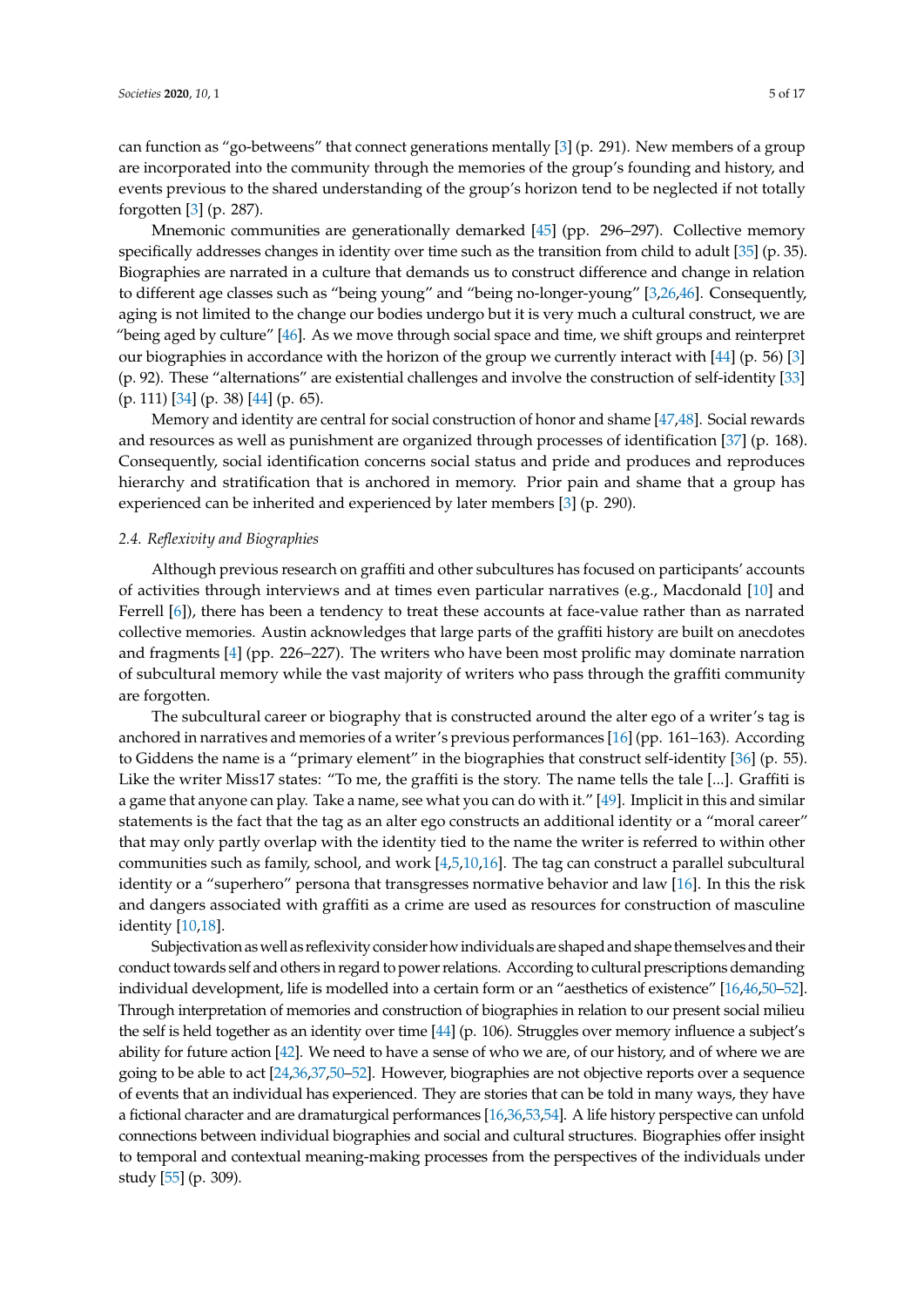### <span id="page-5-0"></span>**3. Materials and Methods**

Since 2015, the number of subcultural podcasts on graffiti has increased. Four podcasts in the United States and three in Sweden have produced over 500 h of conversation in four years. Sweden, together with the United States, has produced most graffiti podcasts. Sweden was one of several countries where the New York style of graffiti was established as a novel cultural expression some 35 years ago. Hence, the memories of Swedish graffiti writers reflect experiences of the global diffusion of subway graffiti.

This article analyzes podcast conversations with Swedish graffiti writers that started writing two or three decades ago. The sample includes writers that participated in the first decade of the Swedish graffiti subculture between 1984 and 1994. The aim is to help understand the meaning of aging within a subculture. The sample includes 29 episodes from the first three Swedish graffiti podcasts—Klotterpodden [Doodle Pod], Andra Sidan Spåret [The Other Side of the Track] (AST) and Svenska Graffare Podcast [Swedish Graff Podcast] (SGP). The episodes were produced between November 2016 and June 2019. Episodes are typically between 45 min and two hours long, and the participants that matched the sample criteria are approximately 35 to 50 years old (their actual age is not always disclosed). The analyzed podcasts are non-profit projects that are publicly available for free. They are recorded by amateur podcast producers within the Swedish graffiti community. The producers or hosts guide conversation as semi-structured interviews and decide which guests to invite, with typically one writer per episode. Introducing podcasts as data aims to complement previous research on subcultures that uses interviews and participant observation (see discussion in Section [2.2\)](#page-3-0). This article methodologically treats subcultural podcasts as "natural" data since they are public conversations between graffiti writers where the researcher cannot steer the direction of conversation [\[56](#page-16-3)[,57\]](#page-16-4). Hence, the power balance in problem formulation is shifted in favor of the participants. In contrast to interviews, podcasts offer many of the virtues Potter [\[58\]](#page-16-5) associates with "natural talk"; they are rich in information and not steered toward the researcher's concepts. Because the author of this article has previously published books and magazines on graffiti that have influenced the discourse, the author chose not to do interviews for this study but rather to step back and remain a listener.

Treating podcasts as natural data does not imply that they offer direct representation of reality outside of podcasts. Rather the claim made is that podcast conversations are real social interaction, as Hall states: "Identities are  $[...]$  constituted within, not outside representation" [\[54\]](#page-16-1) (p. 4). Consistent with Lynch, data is not assumed to present an unmediated reality [\[59\]](#page-16-6) (pp. 533–535). However, unlike Lynch this article does not treat data as mere "reminders" of "naturally organized ordinary activities". Instead podcasts are treated as naturally organized activities in themselves. Listening to collective memories in podcasts allows the researcher to study a memory site where mnemonic practices construct self-identities and subcultural meaning as well as cohesion over time.

It is important to consider which graffiti writers are given voice in podcasts. Some of the hosts of graffiti podcasts explicitly state that one of their aims is to restore the memory of graffiti writers who have been forgotten or neglected and to contribute to their culture with recognition. All participants that matched the sample criteria are men, as inviting female writers to graffiti podcasts is rare. This reflects that graffiti has traditionally been dominated by men but also hints that females are not given voice [\[10](#page-14-10)[,11\]](#page-14-19).

Podcast episodes were transcribed and analyzed according to thematic analysis [\[60\]](#page-16-7). According to this methodology codes are tools closely connected to the "raw" data and themes are developed as an integrated part of the researcher's analysis and conclusions [\[61\]](#page-16-8). This was combined with narrative analysis to capture continuity as well as contradiction within statements. Narrative analysis investigates which roles people are ascribed and focuses on how people create meaning out of events rather than describing what happened [\[62\]](#page-16-9). Drawing on cultural sociology [\[63\]](#page-16-10) this article investigates the meaning graffiti has for its participants. The article consequently engages in an interpretative analysis of how actors make sense of themselves in their cultural worlds [\[64,](#page-16-11)[65\]](#page-16-12).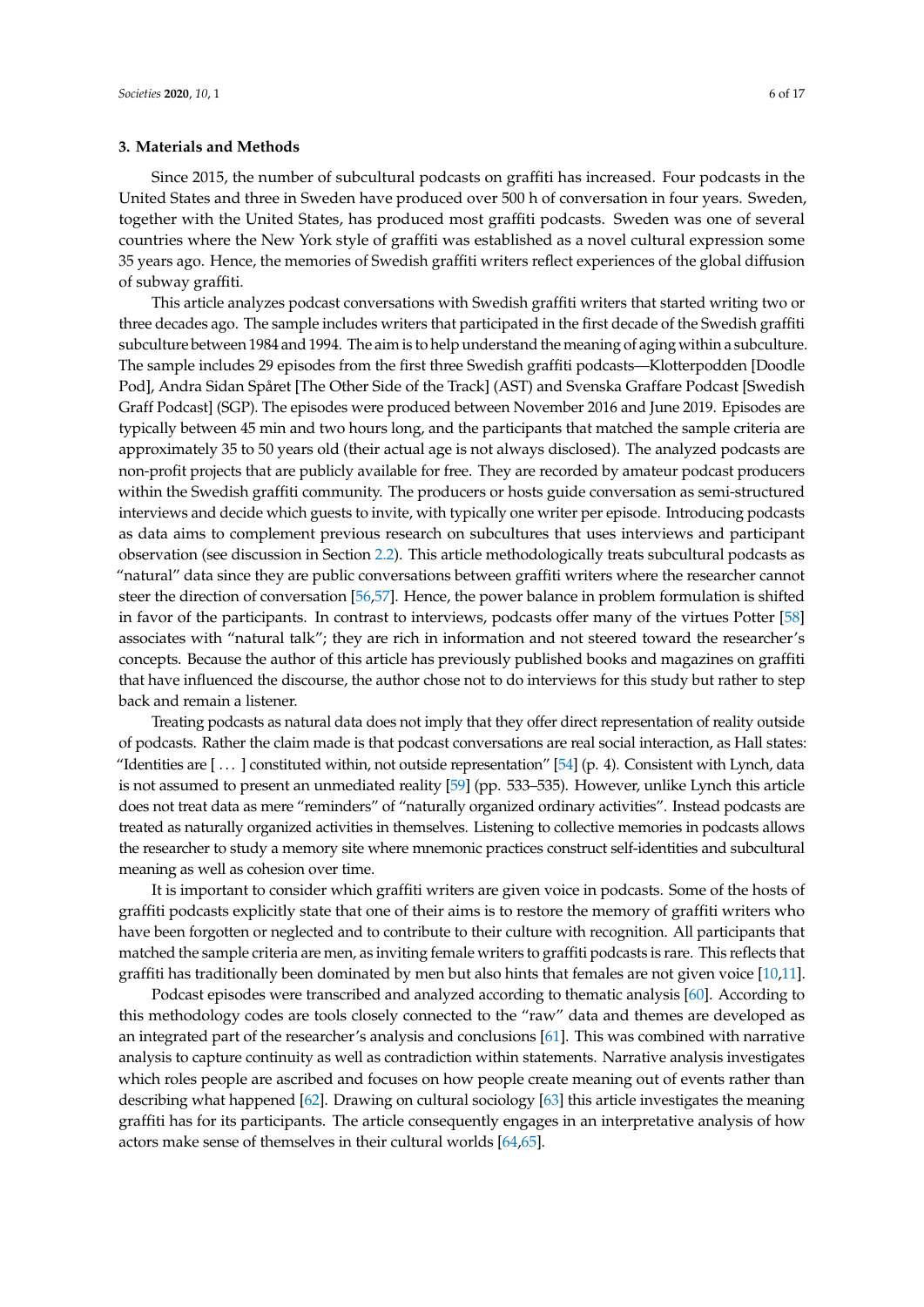### **4. Results**

#### <span id="page-6-0"></span>*4.1. Entering the Mnemonic Community*

This theme investigates how middle aged male graffiti writers remember becoming part of the graffiti community in their youth and considers the shared horizons within this mnemonic community. Podcast narratives typically depart from reconstructions of the biographies of the guests. These temporal narratives seek to arrange events in a linear sequence often starting with questions about the guest's first memory of graffiti. In the following quote from Svenska Graffare Podcast (SGP) the writer, Core, testifies about the impression a book with graffiti images made on him when he was an adolescent:

I was really kind of a table tennis and wind surfing guy [laughs]. [ . . . ] And then I was hanging out with [...] this guy called Måns who had got a book from his parents, [...] Danish Wildstyle [Graffiti]. And I was falling off the chair. You know [...] when I opened up the pages it was like boom [...]. When I saw it, it was like instant. I understood, this is what I will be doing. It just was a kind of mega-experience. [...] It was absolutely magical, damn how much we looked in that book. [...] It made a very strong impact on me and then we started sketching right away.

The graffiti writers participating in podcasts remember their first impressions of graffiti as intense and life changing moments. Writers recall being carried away by graffiti and often express that they lost control over their actions, Jeks recollects:

That's interesting, how something just comes across so strong. You just have to do it [ . . . ] It was really so evident, everywhere, it wasn't that graffiti came along, it was all around you, right, it was everywhere, once I got [...] my eyes [...] on it.

Writers remember encounters with graffiti in the 1980s as turning points that gave their life course a new direction. These turning points can be understood as processes of "cognitive transformations" of the self where unconscious influence is combined with conscious reflection and then intentional action [\[52\]](#page-15-27) (p. 1000). Embarking on a graffitied life course is remembered both as a reflective decision and as due to unconscious influences through situated practice—an interplay between daily conduct and reflection over one's own biography that Giddens associates with human reflexivity [\[36\]](#page-15-13) (p. 57).

These memories construct writers as participating in the early formation of European graffiti culture. As Zerubavel states, narratives of beginnings create shared meaning or "horizons" within a mnemonic community [\[3\]](#page-14-2) (p. 287). Pioneers within a group receive status and thus narrate the shared past that creates social cohesion [\[3\]](#page-14-2) (p. 291) [\[37\]](#page-15-14) (p. 168).

The narrative exemplified by the quotes above can be summarized as: When I was young I was overwhelmed by a different aesthetic practice and I knew I could not resist entering its community. In response to the research question: when middle aged writers share similar memories in podcasts they construct collective memories resulting in social cohesion and reaffirmation of subcultural identity established in their youth.

Several writers recollect thinking similarly to Core about their future: "this is what I will do." The word "this" represents a "sacred" distinction where the subcultural is constructed as different from the "profane" mainstream [\[32\]](#page-15-9). "This" also signifies adopting a new identity as a graffiti writer in contrast to the identity before the epiphany of graffiti. The memory of following "this" different path will be further analyzed below as a collective representation that constructs subcultural identity and cohesion [\[23](#page-15-7)[,54\]](#page-16-1). When Jeks recollects being ten years old in 1986 and seeing graffiti for the first time, it sounds like he is entering the gate to a cave of treasures, or like he has found a new sacred world:

I'll never forget going down to the subway platform with my mother  $[\ldots]$ , it had been open for a week [ . . . ]. I remember it was my first impression of graff, I remember clearly that when you went down into that new station there was graffiti absolutely everywhere.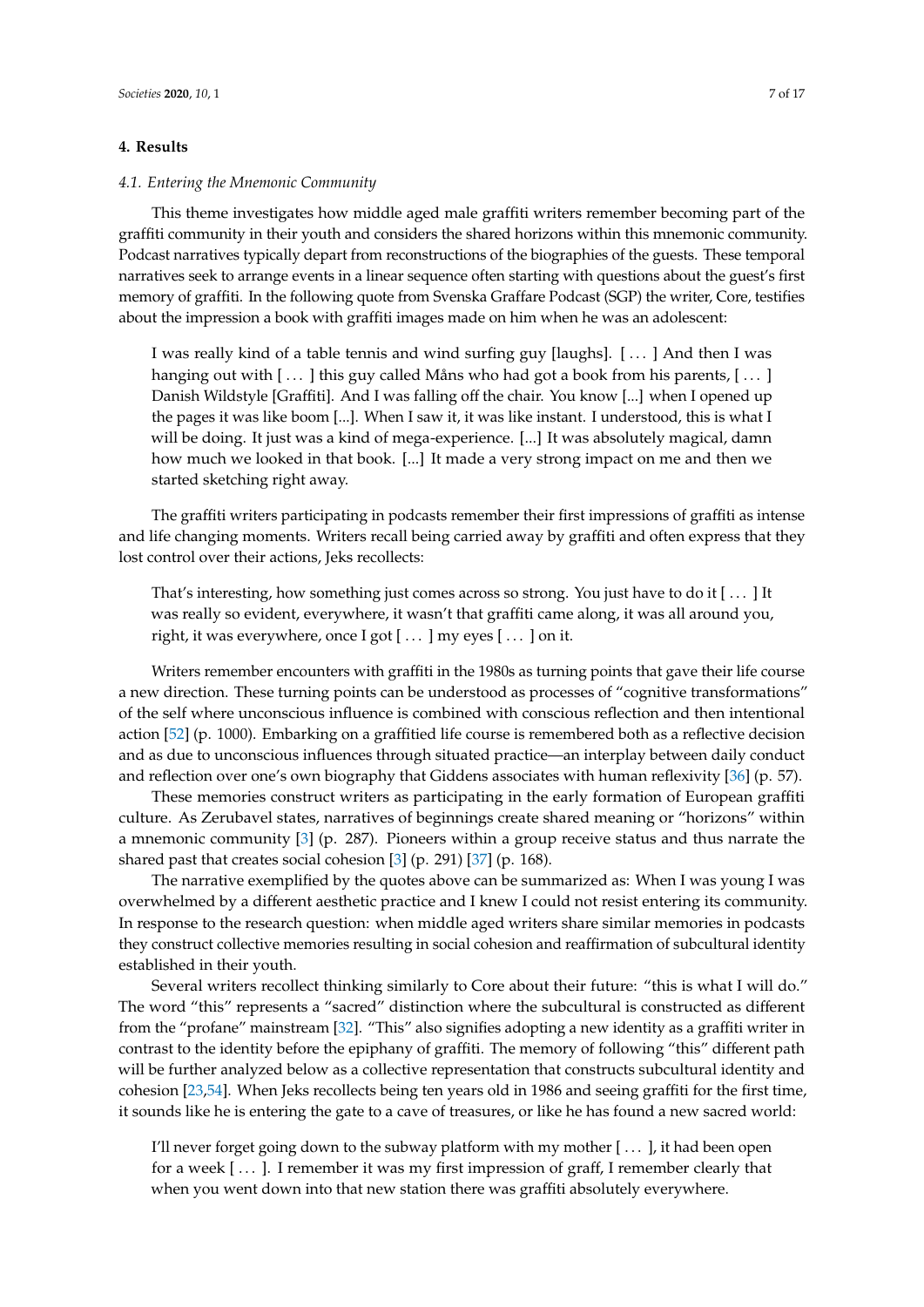Middle aged writers recollect their younger self as standing at a crossroad. Their previous identity was associated with mainstream activities, such as table tennis. Such activities prior to experiencing graffiti would now be discarded or put outside of the "horizon" of what is relevant for the mnemonic community between graffiti writers [\[3\]](#page-14-2) (pp. 286–287).

Jeks' statement illustrates a change of mnemonic community and consequently is boundary work that constructs group cohesion and self-identify. He was still a child accompanied by his mother when he saw the images that would direct his future life course. Change of group, such as when an adolescent leaves home, involves junctions between different mnemonic communities and these memories tend be particularly pregnant [\[34\]](#page-15-11). According to Mannheim, attaching to a new group entails a "fresh contact" and as such it demands re-evaluation of our mental "inventory" and renders a specific notice in our individual biographies [\[45\]](#page-15-21) (p. 292–294).

Podcasts are memory sites within which narration of graffitied life courses is a mnemonic practice that constructs collective subcultural memory of shared experiences and temporal horizons. Intense recollections of graffiti as a life changing experience represent shifts of self-identity from the social community of family, school, or neighborhood to the subcultural community. Memories are narrated according to shared understandings that make them relevant to the group that shares them [\[34\]](#page-15-11) (p. 38) [\[3\]](#page-14-2) (p. 289). As adults looking back on their youth, graffiti writers reaffirm their identity with the subculture through recollections of a shared origin. Memories of youth are active fundaments for present middle age identities [\[26\]](#page-15-3). Biographies are retrospective reflections where events are presented as meaningful from the present horizon which also enables future action [\[3](#page-14-2)[,24,](#page-15-0)[36,](#page-15-13)[54\]](#page-16-1). While much of the previous literature on subcultures has taken retrospective statements as facts, this article intends to bring attention to these memories narrated in a present situation [\[3,](#page-14-2)[34,](#page-15-11)[62\]](#page-16-9). Here memories of youth are approached as insights to construction of middle age identity rather than seen as facts about past youth identity.

#### <span id="page-7-0"></span>*4.2. Following A Di*ff*erent Path*

This theme will look closer at how collective mnemonic practices construct narratives of graffitied life courses as paths through life that are different from the expected and ordinary, involving narratives on youth, progress, agency and crime. As described above, middle aged male graffiti writers remember the subcultural as something that gave their life course a certain direction (compare Campos [\[16\]](#page-14-9) (p. 162), Giddens [\[36\]](#page-15-13) (p. 5), Macdonald [\[10\]](#page-14-10) (pp. 101–124)). In SGP the writer Brain reflects on how his life course and mind has been formed by graffiti:

Yeah, I kind of chose a different path,  $[ \dots ]$  graffiti, the concept, the whole mentality.  $[ \dots ]$ So, my life is kind of defined by graffiti. It has followed me, it's kind of, it has always been around.  $[\,\dots\,]$  I've found myself, in what I'm doing and I'm so grateful for that every morning when I wake up. [I]'m still thinking in graffiti terms.

Recollecting a life course "defined by graffiti" constructs a consistent subcultural identity from youth to adult life. These memories construct self-identity and support an "aesthetics of existence" where one elaborates one's "own life as a personal work of art" and gives it "a certain form in which one could recognize oneself" and others [\[51\]](#page-15-29) (p. 49).

Several writers describe growing up under vulnerable socio-economic conditions, graffiti is predominately associated with working class neighborhoods and recollections of poor school results are common. An exposed situation is often used as explanation for starting a career in graffiti writing, the narrative of the writer Moral is an example of this:

If you go a little deeper into why ... it was fun, to scribble and it was beautiful with graffiti, but the whole thing for me! Now I know it was a way to express, to find your expression, something you function with, because I did NOT function in school, like, in the expected way. [...] I could never sit still or be like silent. So school was like an impossible way to get in,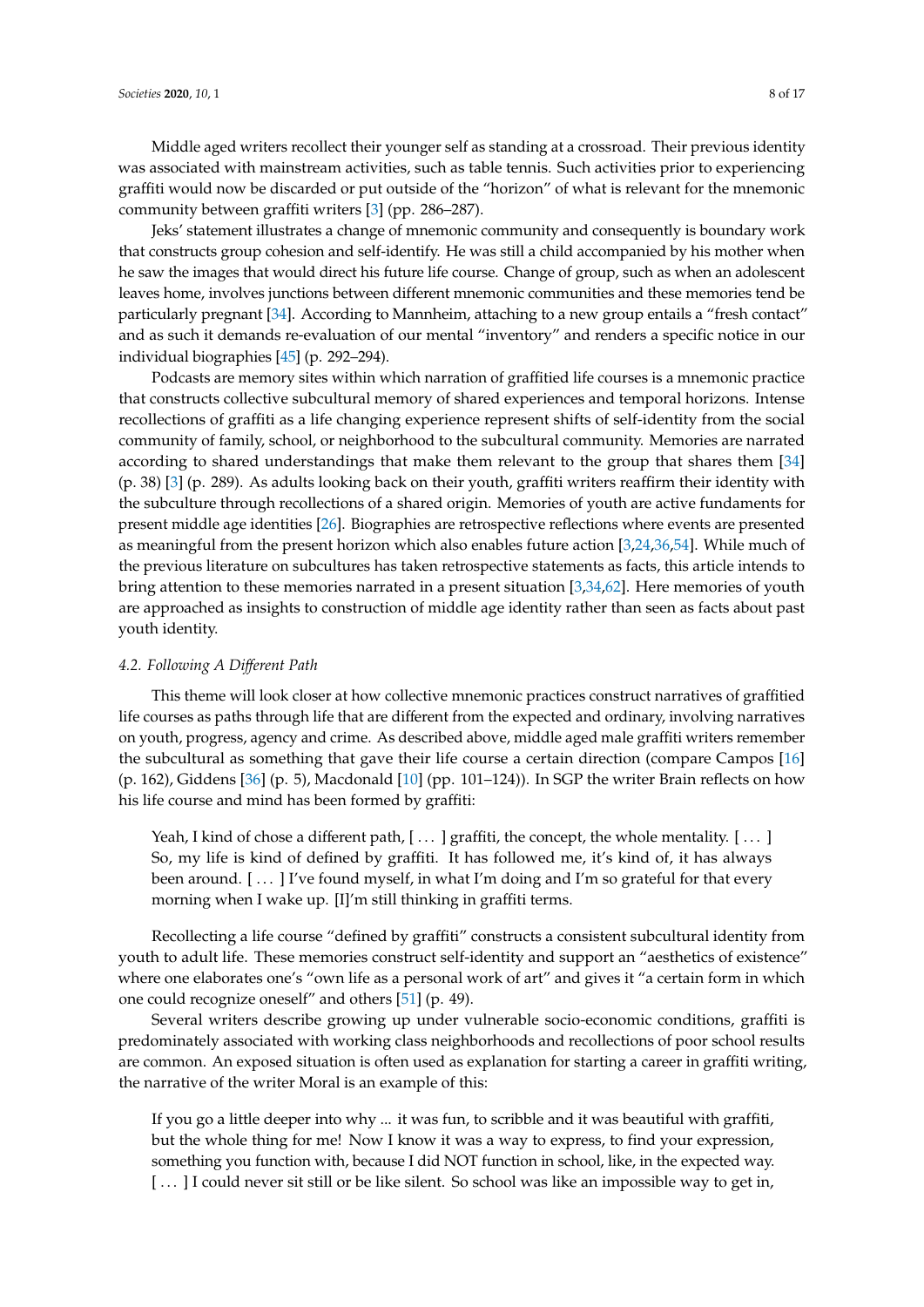in some way. And club activities—football, hockey, that was . . . no! That wasn't possible. However, writing graffiti, which you did by yourself. [ . . . ] If there had been a coach, an adult trainer who had been out on [the subway station] and been like "yes now the trains come in guys, now you should do this . . . . It would not have been interesting at all. [ . . . ] Then it would have been: "eh this, eh what did he say, no I didn't hear what he said, but this seems boring, let's bounce".

In Moral's biography, distance to the adult world is constructed based on him not meeting the expectations of prescribed behavior. This interpretation is reflexively arrived at when constructing his biography some 35 years later [\[3](#page-14-2)[,44,](#page-15-20)[62\]](#page-16-9). The subcultural community among youths is emphasized by Moral as distinct since it allowed him to express agency and ability and gave him recognition:

Yes, and it is self-chosen, [...] that was the core of it for me and it actually worked for me [...]. I kind of found love within this. I mean community and warmth, along that path into the society, and that has since made up a foundation for my whole life. It made me feel that I was functioning and hence I could work [and] function with other stuff too.

**SGP:** Mm, you could perhaps have ended up in any subculture, where you find a context, a community and fellowship and all those bits or?

**Moral:** Exactly, [ . . . ] when you don't function in normal situations, you kind of have to find your own path. You cannot just sit in school and not function and get the worst results, and settle for it, then you have to find an alternative, an alternative path into life, really.

**SGP:** Then we are there again, about finding purpose in life. And several [podcast] guests have described that they were messy, chaotic, and creative as well. Then graffiti came as a perfect thing, that happened to fit you, and then they just went along.

Moral's recollection shows distrust towards the adult world. Examining his biography he argues that he needed to go his own way, in this case the path of the subcultural. This reoccurring narrative among middle aged graffiti writers can be summarized as: I was a youth astray that found recognition within the subcultural community through which I achieved a sense of direction and ability to move further through life. Through subcultural practice you can get to know yourself, your abilities, and your limitations [\[44\]](#page-15-20) (p. 64). The subcultural is remembered as offering recognition and a remedy to the shame of not meeting expectations, of not fitting in, and of not being seen [\[47\]](#page-15-23) (p. 152) [\[48\]](#page-15-24) (p. 137). While arguing that the subcultural was something separate and distinct, the narratives about personal development paradoxically draw on broader normative cultural prescriptions to speak about difference and change over the life course [\[46\]](#page-15-22).

As indicated previously, memories in podcasts construct graffiti as a sacred world – a community of youths contrasted to the adult world, and several writers recollect a generational mistrust [\[4,](#page-14-3)[15\]](#page-14-7). Writers who adopt this narrative tend to interpret subcultures as solutions to problems. As Moral argues, he needed to follow the subcultural track to eventually function within society. Perspectives on subcultures as solutions have been criticized for drawing on structuralism and not acknowledging subcultural autonomy [\[10](#page-14-10)[,23](#page-15-7)[,24](#page-15-0)[,26](#page-15-3)[,31\]](#page-15-8). However, these recollections are not objective representations of previous events, they are performances of "communicated difference" that have meaning and function within the presently situated mnemonic practice where life courses are examined [\[3,](#page-14-2)[23\]](#page-15-7). Through graffiti podcasts, writers construct narratives where they have overcome obstacles, and hence present their life courses as successful and graffiti as precious. These writers utilize podcasts to narrate individual biographies and shared subcultural timelines. When many individual biographies are presented in a sequence of episodes through podcasts, they are braided into a fabric constructing the meaning of aging within the subculture. This shared subcultural memory results in social cohesion between the members of the mnemonic community.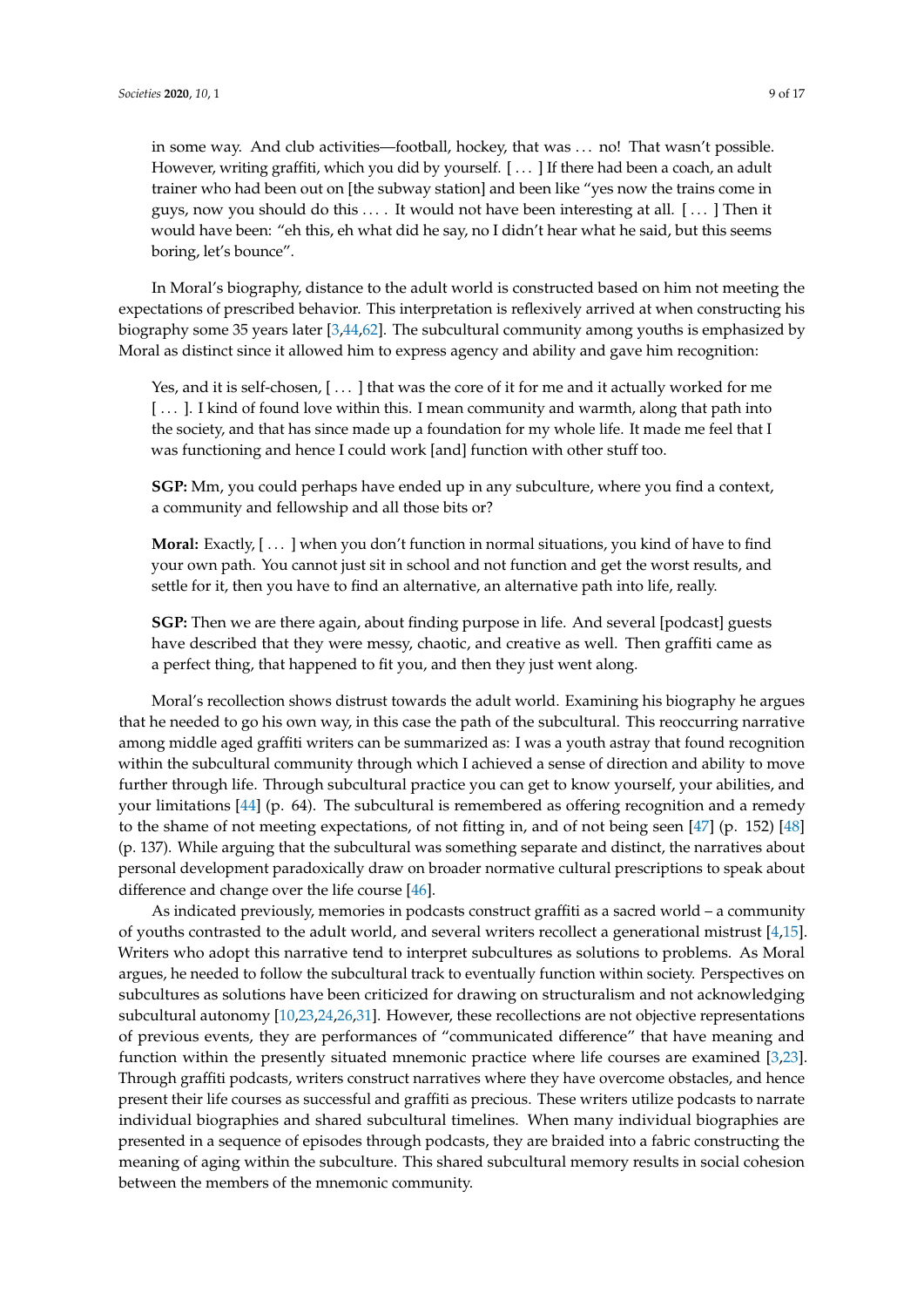Another aspect where writers' narratives associate subcultural difference with agency and transformation of the self is in recollections of explorative, dynamic, and transforming relation to the urban landscape:

**Brain:** Something is reflected, it's us that shape societies, like, they're formed by people who express themselves. [...] And that's kind of what I like about graffiti, and when I listen to the other guys you [the SGP host] have interviewed, and I realize that they're out there painting trains and that, it's somehow as if they try to prove some kind of reality out there. It's as if it's not only about just sitting at home dreaming or anything. It's actually about realizing yourself out there.

Following the subcultural path is remembered as different from conventional life - it is constructed as active and in motion, an engaged relation to their environment that molded their individuality and identity [\[5\]](#page-14-12) (p. 76).

**Ligisd:** [Graffiti is] a journey of discovery and it's how you make life richer by discovering new things. If you don't do that, you're just stuck in the same pace all the time and life is too precious for that.

Writers recollect graffitied life courses as active and thus different from mainstream life that is constructed as petrified (compare with Hannerz [\[23\]](#page-15-7) on punks). According to cultural sociology and subcultural theory the difference between the subcultural inside and its outside is not objective but rather symbolically created [\[23\]](#page-15-7) (p. 15) [\[54\]](#page-16-1). The aesthetics and practices of graffiti are constructed as sacred and different from ordinary profane uses of cities and landscapes.

**Jeks:** You get out there and discover the city.

**SGP:** Yeah, that's what graffiti's all about, now that you're 40, a backpack with spray cans, going into the woods looking for a wall, shit, it's like being a child again.

**Jeks:** It's still there, the desire for discovery, it's always part of the desire to discover and explore [...] It's just [like] when we were younger [...] you learned to, like, work towards something, you had a drive because you have a vision.

The narrative of life-long uncovering of the urban landscape builds on memories of youth, "being a child again", and still having the "desire for discovery." Youth and exploration are remembered as essential to graffiti and these middle aged writers present themselves as still "being young" [\[46\]](#page-15-22). Consequently, through their memories they construct the social meaning of age and perform cultural aging [\[26,](#page-15-3)[46\]](#page-15-22).

In the narratives analyzed above, graffiti is remembered as something that offered direction, movement, progress and meaning to life. A common way writers use to associate subcultural difference with this movement is to argue that illegal activity is central to graffiti.

**Brain:** [W]e were looking for the thrill, it was never legal to write in the subway, if it had been I don't think we would have done it. We really wanted to fuck up the bloody subway and make sure that everyone in Stockholm could see that [ . . . ] here [we] come like. The more the better.

A mnemonic community share a "social framework for memory" [\[34\]](#page-15-11) (p. 38). This framework is a "system of collective representation" within which the norms, authenticity, and boundaries of the subculture are constructed, reaffirmed and diffused through performances of difference towards an "undifferentiated mainstream" [\[23\]](#page-15-7) (p. 102) [\[54\]](#page-16-1) (p. 530). The claim that authentic graffiti should be done without permission (illegally) can be understood as a normative script within the mnemonic community. In the memories of graffitied life courses, one of the most distinct patterns scripting how difference between graffiti and mainstream society should be narrated, is that of painting without permission as well as other types of crimes in relation to graffiti.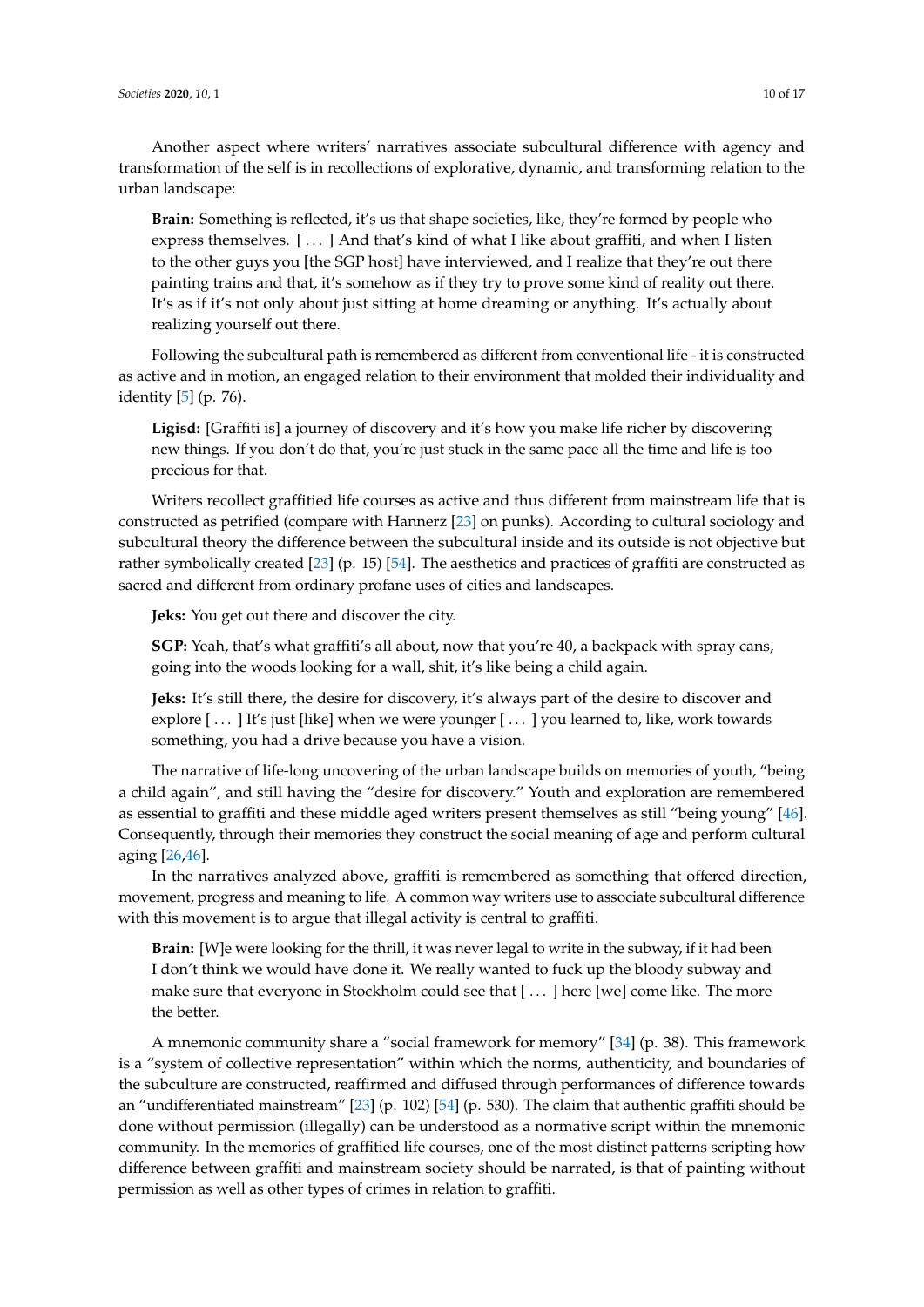**Moral:** Yeah, it has to blaze, or rattle and crackle. That's what graffiti is to me, not necessarily a nice image. That's graffiti too, but, you know, well . . . er, it comes right out and assaults you.

**SGP:** Exactly, a lot has been said about it, that graff has to be illegal for it to have a soul, even though styles on a legal wall can be nice too, but it's not the same, really.

**Moral:** Yeah, yeah, yeah, it was only then you'd get that "aaah" feeling in your stomach. [ . . . ] [C]rossing the line, that's what did it, that's what you got into, that's what made you think "wow this is so cool", I just have to do it.

Here, Moral and SGP remember subcultural difference as "crossing the line" of the law. Subcultural consistency and identity over several decades is constructed on youth memories from the 1980s and 1990s. In podcasts, writers manifest what Baldini calls subcultural "subversiveness" not through unsanctioned writing on walls in the present but through recollections of doing this in their youth [\[14\]](#page-14-6) (p. 31). Through this, they construct middle age identity, drawing on a particular version of masculinity emphasizing risk and rebelliousness [\[18\]](#page-14-14).

To be able to share memories where graffiti is "a riot" that "blazes, rattles, and crackles" is a way for middle aged male writers to dramaturgically perform identity with the subcultural practice and its subversiveness (compare Alexander [\[54\]](#page-16-1), Baldini [\[14\]](#page-14-6), Campos [\[16\]](#page-14-9) (p. 162)). Hence, it is not necessary to actively paint without permission in the present to remain a part of the graffiti culture. Furthermore, legitimate activities that are "holistically" [\[14\]](#page-14-6) part of the art world of graffiti and its "field of cultural production" [\[66\]](#page-16-13) (p. 19) can be seen as ways to do graffiti in addition to illegal painting.

As reflected by the above excerpts, writers dramaturgically perform graffiti through narratives in accordance with the shared "social framework" of the subcultural mnemonic community [\[34\]](#page-15-11) (p. 38) [\[54\]](#page-16-1). As analyzed above, progress, agency and crime are central ingredients in these performances. Individual memories of youth get their meaning as collective representations of difference towards an undifferentiated mainstream.

## <span id="page-10-0"></span>*4.3. Middle Age Masculine Identities*

The previous two themes analyzed how male graffiti writers collectively remember entering and following a different path through life. This theme further investigates the meaning of memories for middle age masculine identity and for norms about present and future conduct. When writers describe their present relationship with graffiti, they state that graffiti continuously occupies their mind (compare Macdonald [\[10\]](#page-14-10) p. 68). However, in contrast to recollections of their young selves many middle aged writers claim that they less often realize their ambition through actual spray painting. In the excerpt below the host at SGP asks the writer News about the meaning of graffiti in his present life. This question is stated in relation to a long conversation about history and memories.

**SGP:** How much emotion and mental activity do you have concerning [graffiti]?

**News:** It still takes, well I wouldn't say it takes time from me but I look at it constantly and it occupies my mind even if I don't, like, practice it. [ . . . ] You know, there is big drive and an interest all the time, even if you don't go along painting yourself.

News is an example of how youth experiences of graffiti have life-long influence on self-identity. Graffiti writing is inscribed in the self as a form of subcultural habitus. However, for many the way graffiti is practiced changes with age. In contrast to how middle aged writers recollect their youth, they argue that they as adults can control their impulses to paint. A common statement is that graffiti threatens to take more time than what seems reasonable in relation to other obligations (compare Campos [\[16\]](#page-14-9) p. 163). Several writers describe painting as something they would like to do, or envision doing in the future, but often other things are more important. Similar to News, Ligisd shares that he is intrigued by seeing paintings by others, but says that his duties as a father reduce his actual graffiti writing: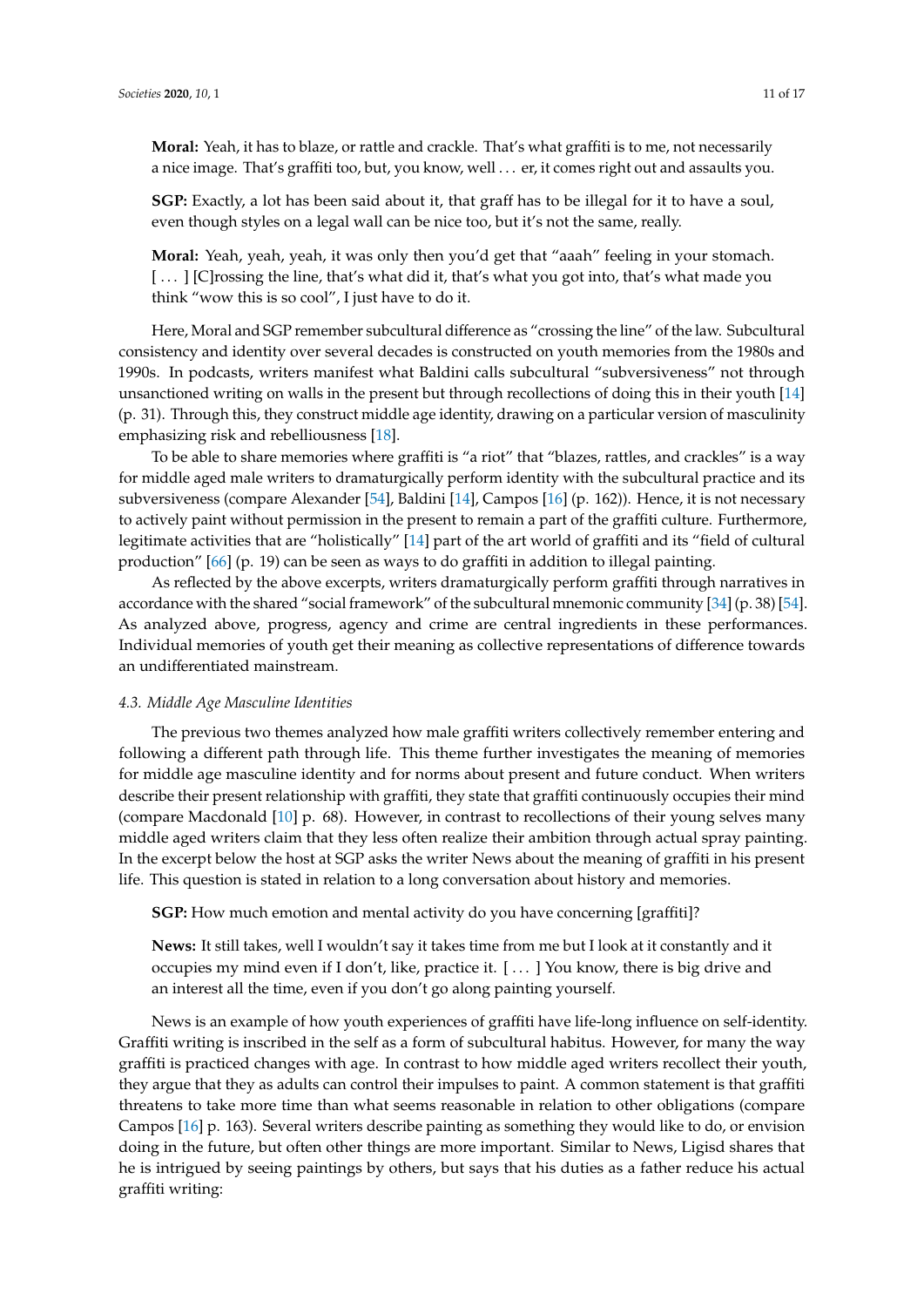Writers claim that with increased age, they have achieved the insight that life includes more than graffiti and they argue that graffiti is not as important as it was in their youth. Similar to the quotes above, Moral often has the impulse to paint but like many others he qualifies this motivation as regularly being limited to an idea. This is due to the reflection that graffiti does not fill the same function in his adult life as when he was young.

have to prepare gruel [for the baby] and other shit. [...] If you're in a relationship then you

**Moral:** I always have a feeling [...]. That you see a wall and think "ouff! Here you could [paint]". [...] But then you don't bother and you don't really have time to. And no motivation.

**SGP:** Ah! That you love graffiti but it's not your whole worldview in that way?

are in a relationship, then you must honor your own choice.

**Moral:** No, no, no, and even if it should be your whole worldview, it wouldn't matter. If I would paint every day, it wouldn't fill the same function for me.

Graffiti writers' gaze on the city is formed by life courses with graffiti occupying their minds, they see urban structures as possible sites to achieve fame and recognition [\[4](#page-14-3)[,10\]](#page-14-10). However, as middle aged adults, they construct self-identity where painting graffiti is not allowed to be that central. Still, these writers' extensive reflections and recollections about graffiti illustrate that graffiti remains very important, but it has, for several of them, shifted from the execution of tags and pieces in the city towards recollections in podcasts and elsewhere. Through their narratives these graffiti writers reflexively construct the social meaning of aging. Through reflection on their biographies they connect past experiences and future aspirations with present conduct (compare Giddens [\[36\]](#page-15-13) p. 54). Like many other podcast guests Brain argues that reflexivity increases with age:

Well, you know I think this is quite interesting because like later in life you start to kind of look at the paths you followed [...] and that's what I find interesting with your podcast [...], because now you have, like, time to reminiscence. It is sensitive as hell, when you embark on this [...] To tell your story [...] and kind of make sense of, how in hell did I get by [...]. And sometimes, I don't have a clue.

Brain's statement discloses that how to narrate your biography is not a given – as Hall argues identities have a fictional character [\[54\]](#page-16-1) (p. 4). In middle age, writers express an increased need to reflect on their life course. They understand themselves as individuals who have different obligations and needs than when they were young. Adult identities that are in charge of the self are constructed in contrast to memories of younger less organized selves. The host of SGP expands on this topic, reflecting on his own challenges of self-control throughout different stages in life, first as a youth, and then a few years past, as an adult:

**SGP:** When I was younger I don't think I reflected over whether [graffiti was a choice or a need]. You know, I had a break. And then in adulthood a guy at my work found out [that] I had been painting [ . . . ]. He just said, "now we'll get some cans and paint". Then I knew, that if I take this step now, [...] well I was like a junkie with a shot of heroin in my hand, I knew that if I start now then I will fall down into it, devote a lot of time to it and maybe get into trouble again  $[\dots]$ . Then I had that insight, and I was correct, I am manic. I sit here with my graffiti podcast, but it's fun. [...]. [N]ow when you are an adult you can be responsible for your [graffiti] writing in a different way.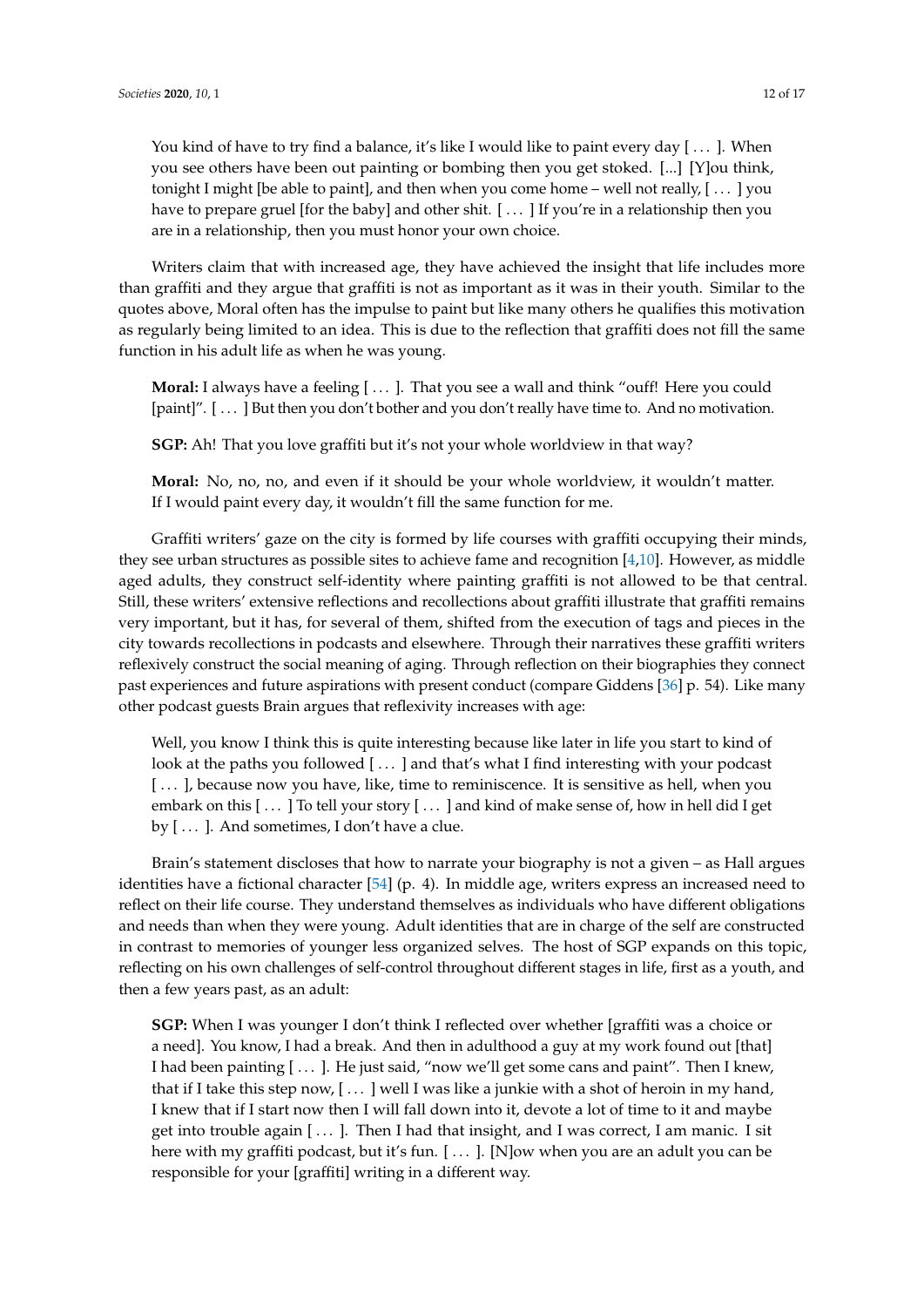Moral further expands on why graffiti does not fill the same function in middle age life as in youth. He contrasts the stable mid-life identity he has with the fragile identity beginning to take form in youth:

[T]hat hunger and devotion that is graffiti, for me, that I could only have then, when I was a child you know. And that is what I find to be interesting with graff.  $[\dots]$  [Now] I can be a nerd about style as well, the shape of the letters and forms. [ . . . ] Because of this I can go to a legal wall [...] a couple of times a year with like some old writer friends, but then it is not at all about "ouff, what if everyone sees this, wow, here I am, just wow".

Moral constructs his present identity in contrast to his youth struggles of becoming someone. His statement indicating that contemporary graffiti is a social community that is, to a great extent, built on collective memories of life courses shared with "some old friends" and aesthetic tastes to "be a nerd about". These aesthetic tastes can be seen as "generational demarcations" of a "particular cultural milieu" [\[26\]](#page-15-3) (p. 258).

When middle aged male writers in podcasts express personal development towards more self-control, their discussion involves norms for future behavior and how to be role-models for younger writers and for their own children. Writers present two ways to exercise self-control, which they argue have developed with increased age. First, to show consideration for others, primarily to their loved ones as Ligisd previously related. Second, to show consideration towards one's own well-being through knowledge of, and care for, the self [\[50\]](#page-15-26). While authentic graffiti is constructed as part of the outlaw life of young writers, the suggested ethos for middle aged male writers is to follow the path of the golden mean—or 'moderation in all things'.

**SGP:** [M]aybe moderation in all things is the best, when it comes to, like, medium dangerous and fun stuff like graff and booze and . . .

**Moral:** If one shall make any conclusion out of it, yes, but at the same time I am of the opposite opinion, graff was about being so illegal, so un-moderated as possible. [ . . . ] But this is not advice I give to others  $[\,\dots\,]$ . To my kids on the other side of the door I say "moderation in all things is good, do some graffiti on a legal wall, that's balanced". However, on the other hand there is a need for writers that are all but balanced, if graffiti should have any value so to say,  $[ \dots ]$  there should be some riot in it.

Moral contrasts bombing and illegal graffiti writing with painting with permission. Many of the most emotionally charged memories from youth that writers share in subcultural podcasts are from the illegal painting that they describe as authentic graffiti. When middle aged writers recollect and interpret their life courses, it is important for them to present graffiti as a productive experience while simultaneously not question the subcultural difference achieved by graffiti's subversiveness. Consequently, the narratives in graffiti podcasts present middle age masculine identities as results of subcultural youth experience leading to personal development and increased self-control and reflection. Critique against the practice of graffiti and its illegal acts are not within the normative boundaries that define which memories are relevant for this community (compare Zerubavel [\[3\]](#page-14-2) p. 286). Constraints and social norms privilege memories that confirm social bonds within a group and discard memories that can be disruptive [\[34\]](#page-15-11) (p. 223) [\[43\]](#page-15-19) (p. 95).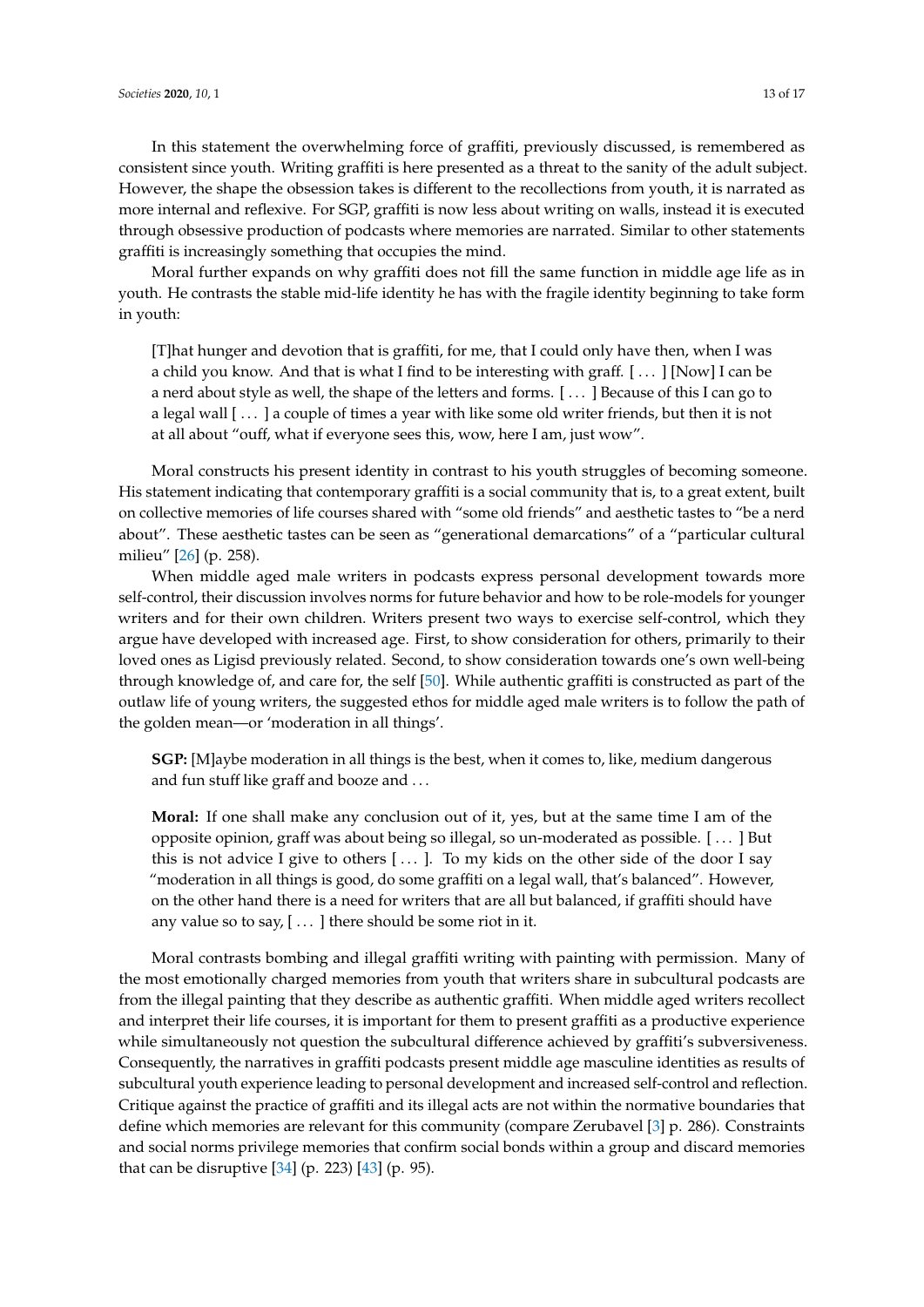#### <span id="page-13-0"></span>**5. Discussion**

This article builds on close listening to 29 podcast episodes where middle aged male graffiti writers recollect graffitied life courses. They examine their youth from a middle age horizon and reflexively interpret their memories while the episodes are recorded. Listening to theses podcasts reveals the existential and emotional importance memories of youth have throughout life. Podcasts are an example of how digital social media has been more or less seamlessly integrated into subcultures. As Baldini argues the definition of graffiti cannot be reduced solely to painting without permission, but also includes other aspects of the lives of graffiti writers [\[14\]](#page-14-6) (p. 33).

The analysis adopted an interpretative approach associated with cultural sociology and drew on narrative analysis to understand how actors make sense of events rather than focusing on descriptions of what happened [\[62–](#page-16-9)[65\]](#page-16-12). The research question *"How do mnemonic practices reflexively construct aging and social cohesion in podcasts on gra*ffi*ti?"* was approached through an analysis divided into three themes.

The analysis disclosed that through podcasts graffiti writers construct shared beginnings and thus horizons within a mnemonic community. Within this community collective memories construct social cohesion based on difference towards the subcultural outside. This difference is based on recollections of graffiti as an active, youthful and subversive practice that at the same time is productive for individual development. Writers argue that they have achieved increased reflexivity and self-control through graffiti. The analysis found that the middle age self is narrated as in charge of its actions, in contrast to the young self that is remembered as absorbed by graffiti. With increased age and reflexivity the practice of graffiti shifted from active writing towards retrospective construction of shared timelines and individual biographies. The analysis found that critique against the illegal aspects of graffiti is avoided since it could disrupt the community. This can be understood with Halbwachs' claim that collective memory only retains memories that are of pedagogic character for the group [\[34\]](#page-15-11) (p. 223). Since subcultural memory and graffitied biographies cover several decades they construct temporal continuity. Subcultural identity and cohesion is confirmed even if the ways graffiti is practiced may change with the age of its participants and technical development. Podcasts reconfirm subcultural unity and reconnect aging writers who experience being scattered by non-subcultural adult obligations.

Two implications of the analysis stand out as particularly significant. Subcultural memories through graffiti podcasts are a struggle for recognition and podcasts can be seen as a way to practice graffiti. These conclusions are based on seeing graffiti from a holistic perspective as a field of artistic production or an art world [\[14,](#page-14-6)[66\]](#page-16-13). Seen from this perspective the practice of graffiti includes many activities additional to writing on walls and podcasts are an example of this.

Graffiti is a practice where identities are constructed through writing and painting the names or tags that graffiti writers have adopted [\[5](#page-14-12)[,10\]](#page-14-10). Graffiti *writers* can be seen as producing two forms of *text*, one is the actual writing on the wall, the other text is the narratives and myths constructed around tags, often in the form of memories. These masculine identities are built on narratives that construct "moral careers" or "superhero" personas [\[10](#page-14-10)[,11](#page-14-19)[,16](#page-14-9)[,18\]](#page-14-14). To share recollections through a podcast under the alias of a tag is thus a way to construct meaning and fame associated with that identity. Hence, it is a way to write graffiti. Podcasting is also a way to practice graffiti since subcultural practice engages in struggles over memory and symbolic meaning [\[42\]](#page-15-28). Graffiti writers struggle for recognition of the value of their subculture and their life courses. Graffiti podcasts present narratives where graffiti contributes to personal development, hence the stigma of graffiti as an illegal practice is confronted. Writers turn shame over failures within other aspects of life into subcultural pride and recognition.

Podcasts offer rich material on subcultural memory and are particularly suitable when investigating how subcultural subjects want themselves and their community to be remembered. The narratives of middle aged graffiti writers do not constitute neutral observations on how subcultural life courses are directed. Middle aged male writers present their memories in a positive perspective to receive recognition. Listeners may sometimes ponder: "Are these memories romanticized idealizations?" The answer is that these memories are like the lives they recollect – reflexive narratives and dramatic performances structured by social frameworks within a mnemonic community [\[3,](#page-14-2)[34,](#page-15-11)[36,](#page-15-13)[54\]](#page-16-1).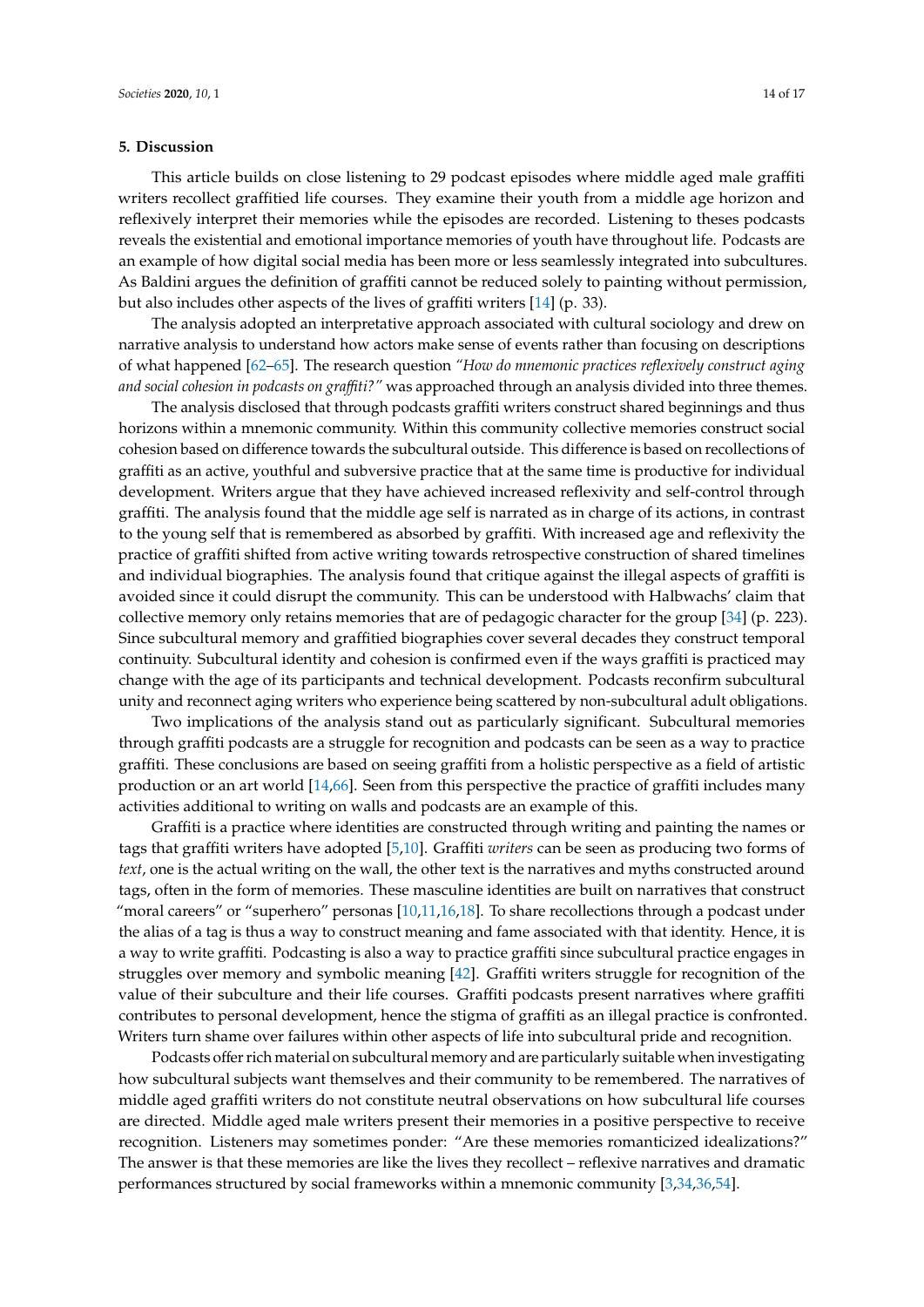Through graffiti podcasts, aging subcultural practitioners (re)construct internal norms, regulations and identities. Podcasts offer insights to how participants navigate boundaries as they move through social life and time. In graffiti podcasts, writers reflexively take charge of the meaning of their life and practice. They give their life a certain form and meaning. Their memories are emotionally charged with existential quandaries as they struggle for recognition of the dignity of their self and their culture.

**Funding:** This research received no external funding.

**Acknowledgments:** I would like to thank the graffiti writers who produced and participated in podcasts for the opportunity to listen in on their conversations. I hope that my analysis has done their struggle justice and will benefit their continuous reflections. I am grateful for the valuable comments from the anonymous reviewers. This article would not have been realized without discussions with, and help from: Susan Hansen, Erik Hannerz, Jacob Kimvall, Anna Lund, Fredrik Liljeros, Daniel Dahl, David Redmalm, Lauren Dean and Andy Bennett—thank you very much!

**Conflicts of Interest:** The authors declare no conflict of interest.

# **References**

- <span id="page-14-0"></span>1. Williams, T. The Past, the present, and the perhaps. In *Orpheus Descending and Suddenly Last Summer*; New Directions Publishing: Cambridge, MA, USA, 1957.
- <span id="page-14-1"></span>2. Chalfant, H.; Prigoff, J. *Spraycan Art*; Thames and Hudson: London, UK, 1987; p. 32.
- <span id="page-14-2"></span>3. Zerubavel, E. Social memories: Steps to a sociology of the past. *Qual. Sociol.* **1996**, *19*, 283–299. [\[CrossRef\]](http://dx.doi.org/10.1007/BF02393273)
- <span id="page-14-3"></span>4. Austin, J. *Taking the Train: How Gra*ffi*ti Art Became an Urban Crisis in New York City*; Columbia University Press: New York, NY, USA, 2001.
- <span id="page-14-12"></span>5. Castleman, C. *Getting up: Subway Gra*ffi*ti in New York*; Cambridge, MIT Press: Cambridge, MA, USA, 1982.
- <span id="page-14-18"></span>6. Ferrell, J. *Crimes of Style: Urban Gra*ffi*ti and the Politics of Criminality*; Garland: New York, NY, USA, 1993.
- 7. Kimvall, J. *The G-Word: Virtuosity and Violation, Negotiating and Transforming Gra*ffi*ti*; Dokument Press: Årsta, Sweden, 2014.
- <span id="page-14-8"></span>8. Kramer, R. Painting with permission: Legal graffiti in New York city. *Ethnography* **2010**, *11*, 235–253. [\[CrossRef\]](http://dx.doi.org/10.1177/1466138109339122)
- <span id="page-14-13"></span>9. Lachmann, R. Graffiti as Career and Ideology. *Am. J. Sociol.* **1988**, *94*, 229–250. [\[CrossRef\]](http://dx.doi.org/10.1086/228990)
- <span id="page-14-10"></span>10. Macdonald, N. *The Gra*ffi*ti Subculture: Youth, Masculinity and Identity in London and New York*; Palgrave: Basingstoke, UK, 2001.
- <span id="page-14-19"></span>11. Pabón-Colón, J.N. *Gra*ffi*ti Grrlz: Performing Feminism in the Hip Hop Diaspora*; New York University Press: New York, NY, USA, 2018.
- <span id="page-14-4"></span>12. Snyder, G.J. *Gra*ffi*ti Lives: Beyond the Tag in New York's Urban Underground*; New York University Press: New York, NY, USA, 2009.
- <span id="page-14-5"></span>13. Austin, J. From the city walls to clean trains, graffiti in New York city, 1969–1990. In *Routledge Handbook of Gra*ffi*ti and Street Art*; Ross, J.I., Ed.; Routledge: New York, NY, USA, 2016; pp. 223–233.
- <span id="page-14-6"></span>14. Baldini, A. *A Philosophy Guide to Street Art and the Law*; Brill: Boston, MA, USA, 2018.
- <span id="page-14-7"></span>15. Kimvall, J. Graffiti från ungdomskultur till folkkultur. In *Synas, Höras, Finnas: Plats för Barnkultur!* Helander, K., Ed.; Centrum för barnkulturforskning, Stockholms Universitet: Stockholm, Sweden, 2015; pp. 51–77.
- <span id="page-14-9"></span>16. Campos, R. Graffiti writer as superhero. *Eur. J. Cult. Stud.* **2013**, *16*, 155–170. [\[CrossRef\]](http://dx.doi.org/10.1177/1367549412467177)
- <span id="page-14-11"></span>17. Snyder, G.J. Graffiti and the subculture career. In *Routledge Handbook of Gra*ffi*ti and Street Art*; Ross, J.I., Ed.; Routledge: New York, NY, USA, 2016; pp. 204–213.
- <span id="page-14-14"></span>18. Monto, M.A.; Machalek, J.; Anderson, T.L. Boys doing art: The construction of outlaw masculinity in a portland, oregon, graffiti crew. *J. Contemp. Ethnogr.* **2012**, *42*, 259–290. [\[CrossRef\]](http://dx.doi.org/10.1177/0891241612465981)
- <span id="page-14-15"></span>19. Hall, S.; Jefferson, T. *Resistance through Rituals: Youth Subcultures in Post-War Britain*; Hutchinson for the Centre for Contemporary Cultural Studies: Hutchinson, France; University of Birmingham: Birmingham, UK, 1976.
- <span id="page-14-16"></span>20. Hebdige, D. *Subculture: The Meaning of Style*; Methuen: London, UK, 1979.
- <span id="page-14-17"></span>21. Bennett, A.; Kahn-Harris, K. *After Subculture: Critical Studies in Contemporary Youth Culture*; Palgrave: New York, NY, USA, 2004.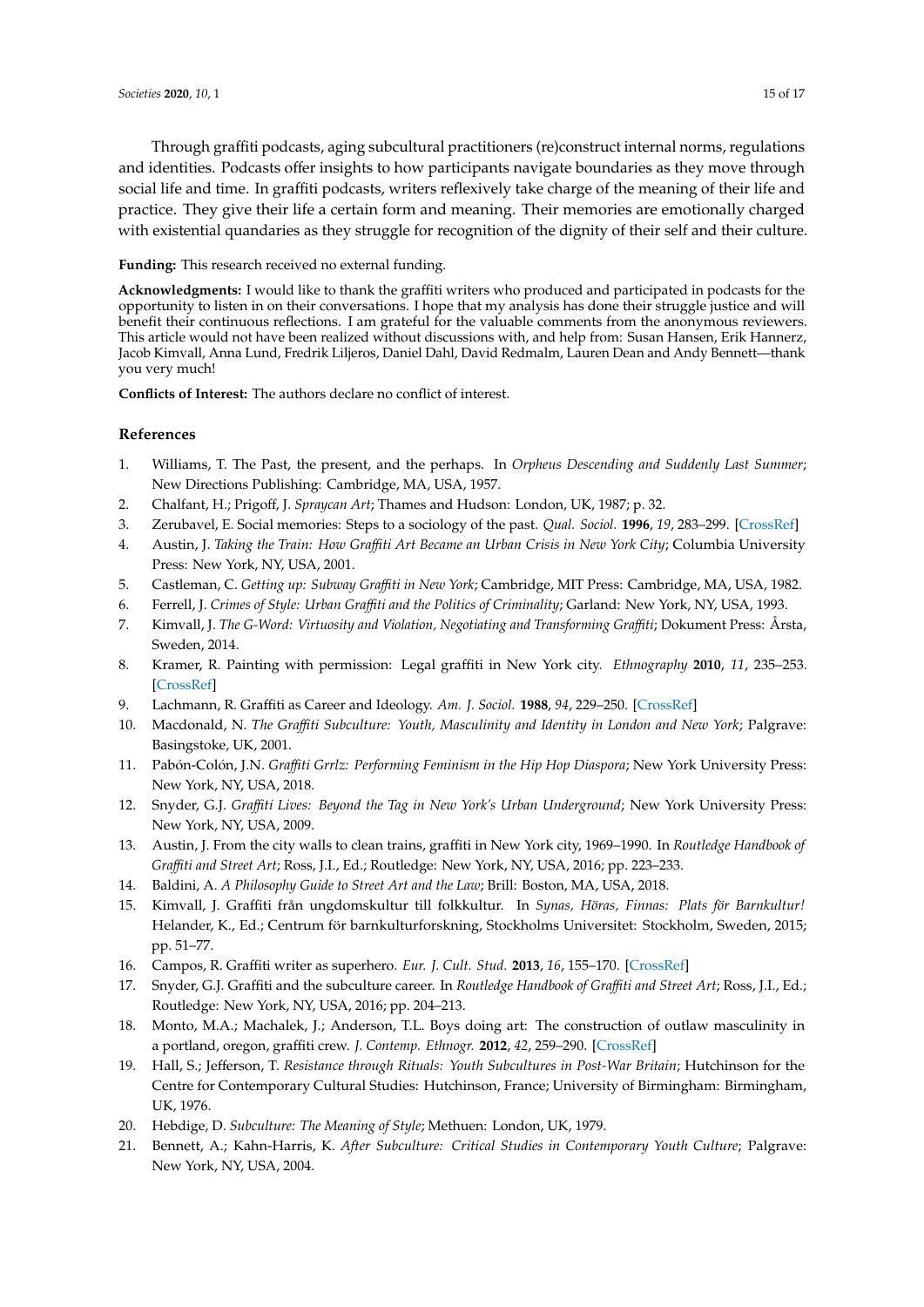- <span id="page-15-1"></span>22. Bennett, A. The post-subcultural turn: Some reflections 10 years on. *J. Youth Stud.* **2011**, *14*, 493–506. [\[CrossRef\]](http://dx.doi.org/10.1080/13676261.2011.559216)
- <span id="page-15-7"></span>23. Hannerz, E. *Performing Punk*; Palgrave Macmillan: New York, NY, USA, 2015.
- <span id="page-15-0"></span>24. Hodkinson, P. Youth cultures and the rest of life: Subcultures, post-subcultures and beyond. *J. Youth Stud.* **2016**, *19*, 629–645. [\[CrossRef\]](http://dx.doi.org/10.1080/13676261.2015.1098778)
- <span id="page-15-2"></span>25. Hodkinson, P. Ageing in a spectacular youth culture: Continuity, change and community amongst older goths. *Br. J. Sociol.* **2011**, *62*, 262–282. [\[CrossRef\]](http://dx.doi.org/10.1111/j.1468-4446.2011.01364.x)
- <span id="page-15-3"></span>26. Bennett, A. Popular music, cultural memory and everyday aesthetic. In *Philosophical and Cultural Theories of Music*; de la Fuente, E., Murphy, P., Eds.; Brill: Leiden, The Netherlands, 2010; pp. 243–262.
- 27. Hodkinson, P. Family and parenthood in an ageing youth culture: A collective embrace of dominant adulthood? *Sociology* **2012**, *47*, 1072–1087. [\[CrossRef\]](http://dx.doi.org/10.1177/0038038512454351)
- <span id="page-15-4"></span>28. Hodkinson, P. Spectacular youth cultures and ageing: Beyond refusing to grow up. *Sociol. Compass* **2013**, *7*, 13–22.
- <span id="page-15-5"></span>29. Muggleton, D. *Inside Subculture: The Postmodern Meaning of Style*; Berg: Oxford, UK, 2000.
- <span id="page-15-6"></span>30. Redhead, S. The end of the end of century party. In *Rave o*ff*: Politics and Deviance in Contemporary Youth Culture*; Redhead, S., Ed.; Avebury: Aldershot, UK, 1993; pp. 1–6.
- <span id="page-15-8"></span>31. Thornton, S. *Club Cultures: Music, Media, and Subcultural Capital*; Polity Press: London, UK, 1995.
- <span id="page-15-9"></span>32. Durkheim, É. *The Elementary Forms of Religious Life*; Fields, K.E., Translator; Free Press: New York, NY, USA, 1995.
- <span id="page-15-10"></span>33. Olick, J.K.; Robbins, J. Social memory studies: From collective memory to the historical sociology of mnemonic practices. *Annu. Rev. Sociol.* **1998**, *24*, 105–140.
- <span id="page-15-11"></span>34. Halbwachs, M. *On Collective Memory*; Coser, L.A., Ed.; University of Chicago Press: Chicago, IL, USA, 1992.
- <span id="page-15-12"></span>35. Halbwachs, M. *The Collective Memory*; Harper & Row: New York, NY, USA, 1980.
- <span id="page-15-13"></span>36. Giddens, A. *Modernity and Self-Identity: Self and Society in the Late Modern Age*; Polity press: Cambridge, UK, 1991.
- <span id="page-15-14"></span>37. Jenkins, R. *Social Identity*, 3rd ed.; Routledge: London, UK, 2008.
- <span id="page-15-15"></span>38. Erll, A. Cultural memory studies: An introduction. In *Cultural Memory Studies: An International and Interdisciplinary Handbook*; Erll, A., Nünning, A., Eds.; Walter de Gruyter: Berlin, Germany, 2008.
- <span id="page-15-16"></span>39. Zerubavel, E. *Social Mindscapes: An Invitation to Cognitive Sociology*; Harvard University Press: Cambridge, MA, USA, 1997.
- <span id="page-15-17"></span>40. Orr, J.E. Sharing knowledge, celebrating identity: Community memory in a service culture. In *Collective Remembering*; Middleton, D., Edwards, D., Eds.; Sage: London, UK, 1990.
- <span id="page-15-18"></span>41. Barthel, D. Getting in touch with history: The role of historic preservation in shaping collective memories. *Qual. Sociol.* **1996**, *19*, 345–364. [\[CrossRef\]](http://dx.doi.org/10.1007/BF02393276)
- <span id="page-15-28"></span>42. Foucault, M. Film in popular media: An interview with michel foucault. *Radic. Philos.* **1974**, 24–29.
- <span id="page-15-19"></span>43. Yerushalmi, Y.H. *Zakhor: Jewish History and Jewish Memory*; University of Washington Press: Seattle, WA, USA, 1996.
- <span id="page-15-20"></span>44. Berger, P.L. *Invitation to Sociology: A Humanistic Perspective*, 1st Anchor Books ed.; Anchor Books: Garden City, NY, USA, 1963.
- <span id="page-15-21"></span>45. Mannheim, K. *Essays on the Sociology of Knowledge*; Routledge & Kegan Paul Ltd.: London, UK, 1952; pp. 276–322.
- <span id="page-15-22"></span>46. Gullette, M.M. From life storytelling to age autobiography. *J. Aging Stud.* **2003**, *17*, 101–111. [\[CrossRef\]](http://dx.doi.org/10.1016/S0890-4065(02)00093-2)
- <span id="page-15-23"></span>47. Cooley, C.H. *Human Nature and the Social Order*; Charles Scribner's Sons: New York, NY, USA, 1902; p. 152.
- <span id="page-15-24"></span>48. Cooley, C.H. *Social Process*; Scribner: New York, NY, USA, 1918; p. 137.
- <span id="page-15-25"></span>49. Miss17. Forword. In *Gra*ffi*ti Grrlz: Performing Feminism in the Hip Hop Diaspora*; Pabón-Colón, J.N., Ed.; New York University Press: New York, NY, USA, 2018; pp. xi–xii.
- <span id="page-15-26"></span>50. Foucault, M. Technologies of the self. In *Technologies of the Self: A Seminar with Michel Foucault*; Martin, L.H., Gutman, H., Hutton, P.H., Eds.; University of Massachusetts Press: Amherst, MA, USA, 1988; pp. 16–49.
- <span id="page-15-29"></span>51. Foucault, M. *Politics, Philosophy, Culture: Interviews and Other Writings, 1977–1984*; Routledge: New York, NY, USA, 1988; p. 49.
- <span id="page-15-27"></span>52. Giordano, P.C.; Cernkovich, S.A.; Rudolph, J.L. Gender, Crime, and Desistance: Toward a Theory of Cognitive Transformation. *Am. J. Sociol.* **2002**, *107*, 990–1064. [\[CrossRef\]](http://dx.doi.org/10.1086/343191)